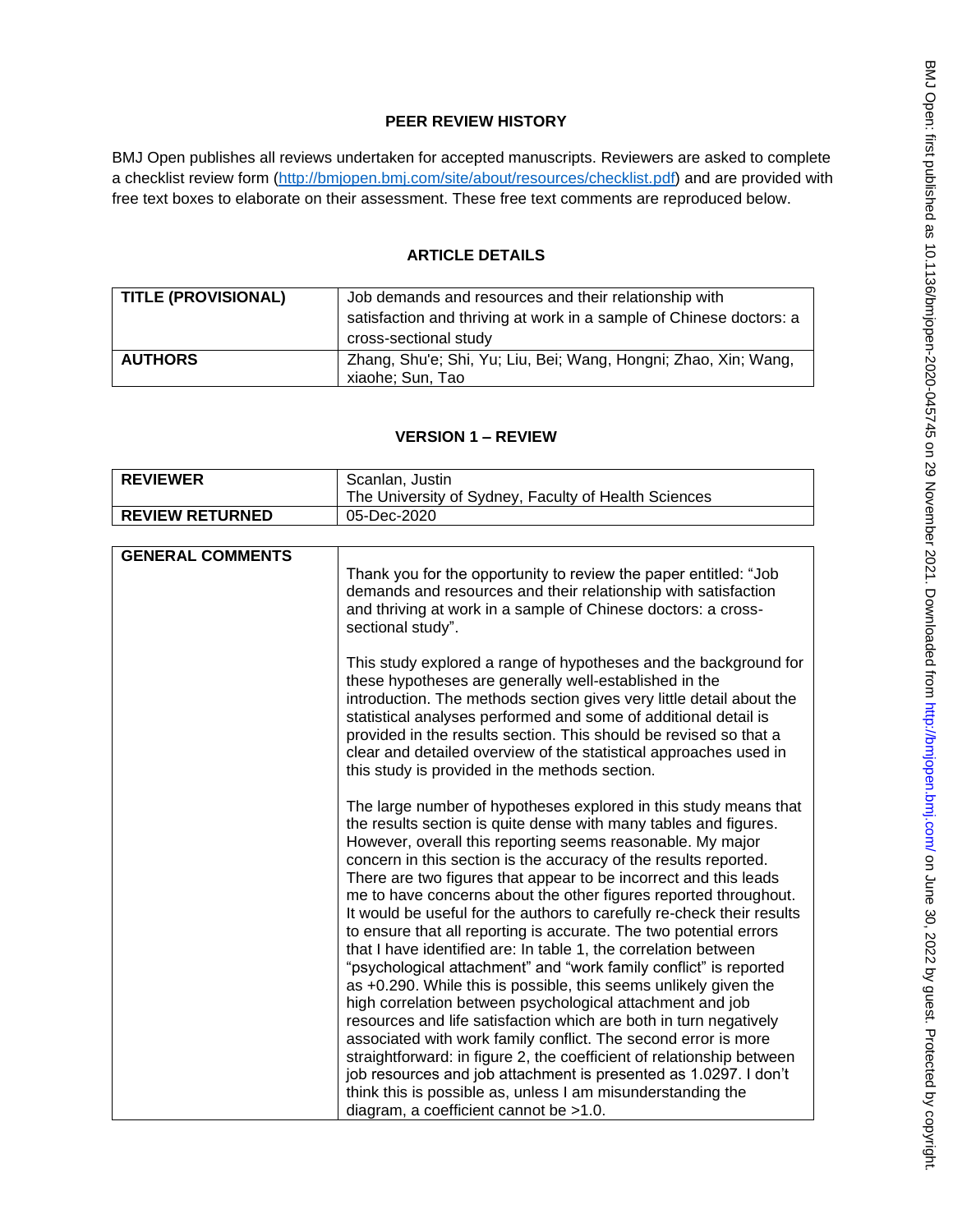| Other, more minor comments include:<br>(1) There are some aspects of the introduction that seem quite<br>emotive. For example line 4, lines 5-6: "Broader workplace<br>violence initiated by patients or their families is destroying doctors'<br>quality of clinical work and well-being" lines 8-10: "Chinese<br>doctors, as a group of victims, had to endure considerable<br>contemporary challenges and barriers due to the high-level<br>workload, emotional exhaustion, physical demands, and cynicism<br>experienced in daily work" This detracts from the overall quality<br>of the paper, so I would suggest that the introduction be checked<br>and revised to present this information with more neutral<br>language.<br>(2) Page 4, line 4: that authors refer to "excessive treatment" – it is<br>not clear to me what is being referred to here. Is it "over servicing"<br>or is it providing treatments that are deemed too excessive (e.g.,<br>unnecessarily high doses of medication). It would be good to<br>clarify what is meant by this term.<br>(3) Page 4, line 30: it is not clear to me what is meant by<br>"unmatched rewards"<br>(4) Page 7 – Methods section - Subjects and procedures: "We<br>monitored the progress of the survey daily, and anyone could<br>obtain the Website Lucky Money as a reward after they answered<br>the questionnaire." It is not necessary to comment on how<br>frequently the survey was monitored as this appears to be a<br>procedural aspect of the study rather than the design. More<br>information is needed about what the "Website Lucky Money" is<br>and what rewards were available to participants.<br>(5) Page 7, line 29 to 31 – exclusion criteria need to be updated<br>for clarity. For example, the first parts of the exclusion criteria<br>read: "no answer, voluntarily withdrawing from the study by failing<br>to answer all the questions, excessive missing items" which all<br>relate to incomplete responses. "failing to answer all of the<br>questions" suggest that any responses with missing items were<br>excluded. However, "excessive missing items" suggest that only<br>those responses with substantial missing items were excluded. In<br>addition, "response time that was too short or long" - how were<br>responses identified as "too short"? Additionally, why were<br>responses that took "too long" excluded? Additional information<br>about this should be included.<br>(6) Page 8, line 2-3. The response rate presented only describes<br>the number of surveys included as a proportion of how many were<br>submitted. This is not really a response rate and may mislead<br>some readers, therefore I think it should be removed. Given the<br>design of this study, it is not possible to present a response rate.<br>(7) Page 8, Line 12 to 13. The concept of "oral informed consent"<br>does not seem relevant in the context of this study design. This<br>should be revised and explained.<br>(8) Page 8, line 26-27. The authors report a Cronbach's alpha for<br>the Job Demands and Job Resources questionnaire. Given that |
|-----------------------------------------------------------------------------------------------------------------------------------------------------------------------------------------------------------------------------------------------------------------------------------------------------------------------------------------------------------------------------------------------------------------------------------------------------------------------------------------------------------------------------------------------------------------------------------------------------------------------------------------------------------------------------------------------------------------------------------------------------------------------------------------------------------------------------------------------------------------------------------------------------------------------------------------------------------------------------------------------------------------------------------------------------------------------------------------------------------------------------------------------------------------------------------------------------------------------------------------------------------------------------------------------------------------------------------------------------------------------------------------------------------------------------------------------------------------------------------------------------------------------------------------------------------------------------------------------------------------------------------------------------------------------------------------------------------------------------------------------------------------------------------------------------------------------------------------------------------------------------------------------------------------------------------------------------------------------------------------------------------------------------------------------------------------------------------------------------------------------------------------------------------------------------------------------------------------------------------------------------------------------------------------------------------------------------------------------------------------------------------------------------------------------------------------------------------------------------------------------------------------------------------------------------------------------------------------------------------------------------------------------------------------------------------------------------------------------------------------------------------------------------------------------------------------------------------------------------------------------------------------------------------------------------------------------------------------------------------------------------------------------------------------------------------------------------------------------------------------------------------------------------|
| Job Demands and Job Resources would be expected to diverge<br>for many participants, it is usual to present alphas for Job<br>demands items and job resources items separately. In this case,<br>before calculating the Cronbach's alpha, were the job demands<br>items reversed?                                                                                                                                                                                                                                                                                                                                                                                                                                                                                                                                                                                                                                                                                                                                                                                                                                                                                                                                                                                                                                                                                                                                                                                                                                                                                                                                                                                                                                                                                                                                                                                                                                                                                                                                                                                                                                                                                                                                                                                                                                                                                                                                                                                                                                                                                                                                                                                                                                                                                                                                                                                                                                                                                                                                                                                                                                                                   |
|                                                                                                                                                                                                                                                                                                                                                                                                                                                                                                                                                                                                                                                                                                                                                                                                                                                                                                                                                                                                                                                                                                                                                                                                                                                                                                                                                                                                                                                                                                                                                                                                                                                                                                                                                                                                                                                                                                                                                                                                                                                                                                                                                                                                                                                                                                                                                                                                                                                                                                                                                                                                                                                                                                                                                                                                                                                                                                                                                                                                                                                                                                                                                     |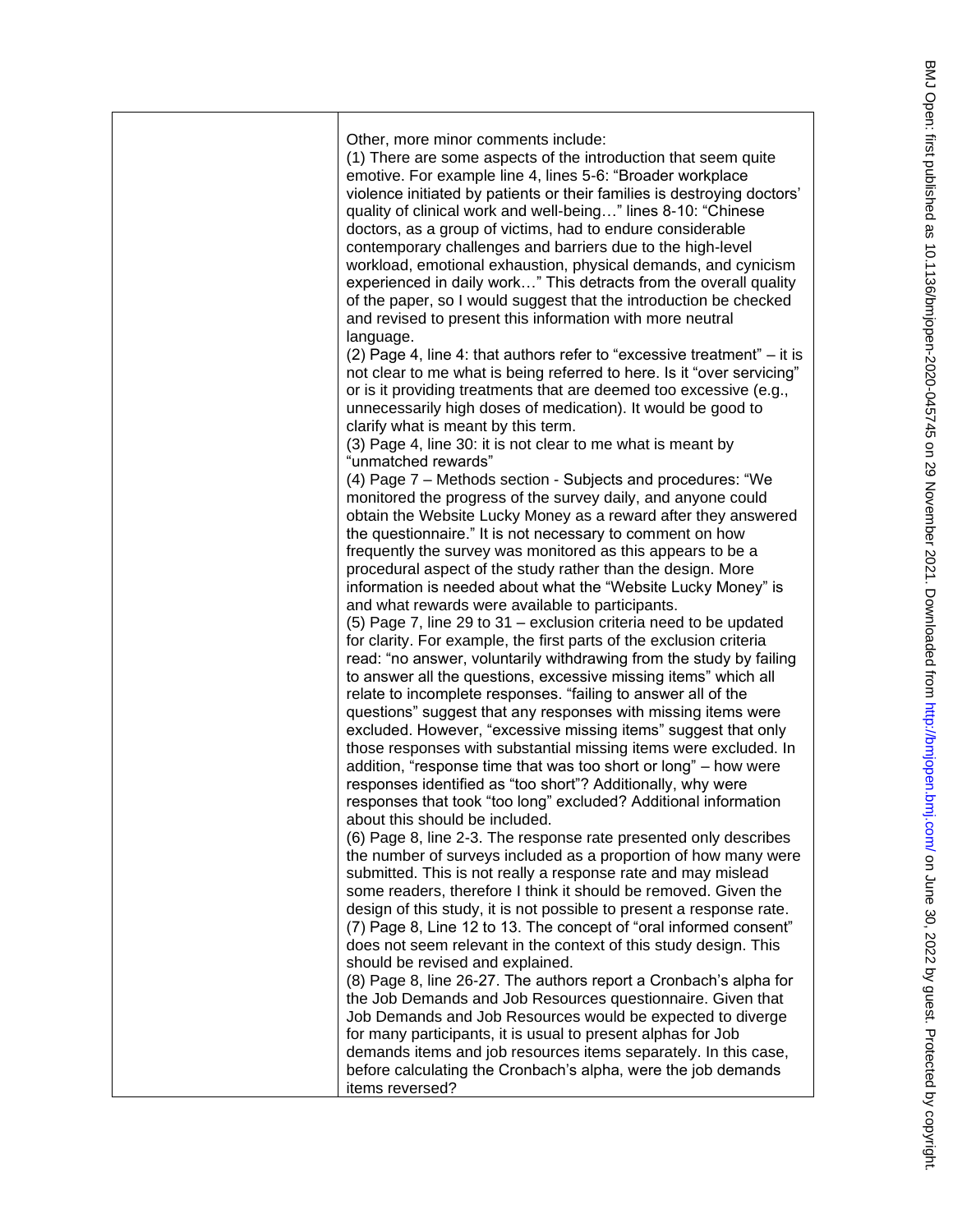| (10) Page 14, line 8-9. "Our evidence proved that doctors' job<br>demands have a positive direct impact on increasing work-family<br>conflicts" – the use of the word "proved" here is too strong. Given<br>that this is a cross-sectional study, it is not possible to assert that<br>the results "prove" causality.<br>(11) Page 15, line 26: there appears to be a typo: "kill utilizations"<br>- should this be "skill utilization"?<br>Thank you once again for the opportunity to review this paper. I<br>hope the authors find my comment helpful and I look forward to<br>seeing the updated manuscript.                                                                                                                                                                                                                                                                                                                                                                                             |
|--------------------------------------------------------------------------------------------------------------------------------------------------------------------------------------------------------------------------------------------------------------------------------------------------------------------------------------------------------------------------------------------------------------------------------------------------------------------------------------------------------------------------------------------------------------------------------------------------------------------------------------------------------------------------------------------------------------------------------------------------------------------------------------------------------------------------------------------------------------------------------------------------------------------------------------------------------------------------------------------------------------|
| (9) Page 13, line 17-19. The authors report "The participants in<br>our survey had high-level job demands ( $M = 3.843 \pm 0.791$ ) and<br>low-level job resources ( $M = 2.474 \pm 0.740$ ), which is consistent<br>with the real-life situation." This statement is not supported by any<br>evidence, so needs to be revised. The remainder of this section<br>also needs to be reviewed and updated – preferably with more<br>detailed connection with the existing literature. Some of the<br>statements that need to be given stronger evidence include: "<br>Chinese doctors suffer from greater work stress and heavier<br>workload in responding to patients' needs for high-quality health<br>care."; "More importantly, doctors often devote considerable<br>efforts to improve poor doctor-patient relationships." and "Chinese"<br>doctors expend greater resources—extra time, energy, and<br>emotional labor-to satisfy the growing healthcare service<br>demands 2 of the general population" |

| <b>REVIEWER</b>        | Moum, Torbjørn<br>Institute of Basic Medical Sciences, Department of Behavioural<br>Sciences in Medicine |
|------------------------|----------------------------------------------------------------------------------------------------------|
| <b>REVIEW RETURNED</b> | 21-Dec-2020                                                                                              |

| <b>GENERAL COMMENTS</b> | Why only one alpha for "resources and demands" (p.10) as well<br>as for "learning and vitality" (p. 12)? There should be one alpha for<br>each scale                                                                                                                                                                                          |
|-------------------------|-----------------------------------------------------------------------------------------------------------------------------------------------------------------------------------------------------------------------------------------------------------------------------------------------------------------------------------------------|
|                         | No sample item for "psychological attachment" and this measure<br>is hard to grasp intuitively.                                                                                                                                                                                                                                               |
|                         | "I feel alive and vital" really appears to be a measure of overall<br>QOL.                                                                                                                                                                                                                                                                    |
|                         | "thriving at work" seems like an admixture of "job satisfaction" and<br>"life satisfaction" and appear to add little of substance. The<br>direction of causality implied for "resources" and "attachment"<br>appears dubious, bivariate results also indicate that "resources"<br>rather than "attachment" should be posited as the mediator. |
|                         | Readers should be made aware of the nature of the coefficients<br>used in Figure 1 and Figure 2.                                                                                                                                                                                                                                              |

# **VERSION 1 – AUTHOR RESPONSE**

Reviewer: 1 Dr. Justin Scanlan, The University of Sydney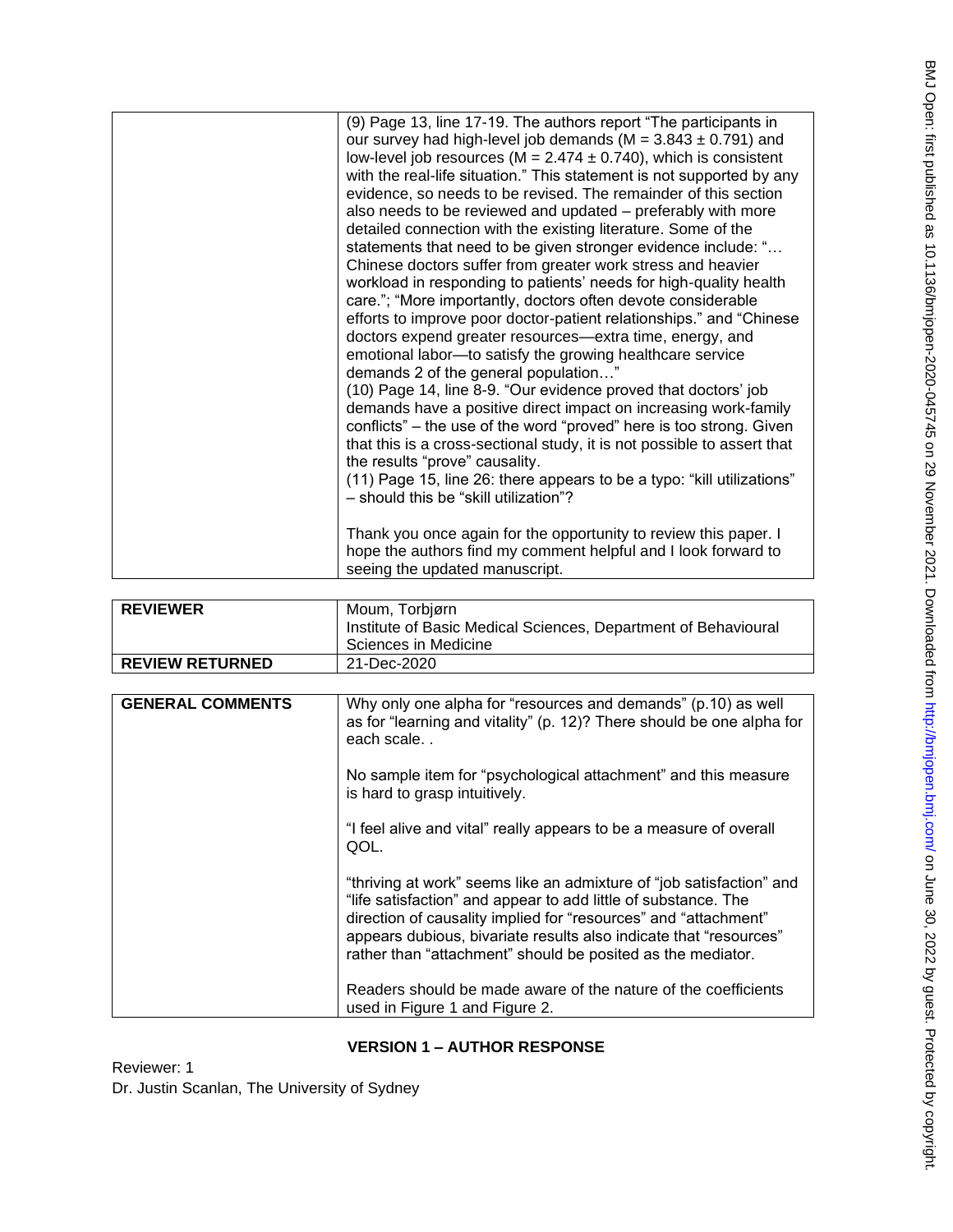Author Response: Thank you for your hard work and precious comments concerning our manuscript. These comments are all valuable for our manuscript and important for revising and improving the quality of the manuscript. According to Editors and Reviewers' suggestions, we recognize that our description was not clear enough. We are including a more detailed description of the datasets in Methods section in resubmitted manuscript. Moreover, we tried our best to improve the quality of the manuscript and made major revision in resubmit manuscript. These changes will not influence the main content and framework of the manuscript. And here we did not list the all changes but marked in red in revised manuscript. We appreciate for Editors and Reviewers' warm work earnestly, and hope that the correction will meet with approval.

Comment (1) The large number of hypotheses explored in this study means that the results section is quite dense with many tables and figures. However, overall this reporting seems reasonable. My major concern in this section is the accuracy of the results reported. There are two figures that appear to be incorrect and this leads me to have concerns about the other figures reported throughout. It would be useful for the authors to carefully re-check their results to ensure that all reporting is accurate. The two potential errors that I have identified are: In table 1, the correlation between "psychological attachment" and "work family conflict" is reported as +0.290. While this is possible, this seems unlikely given the high correlation between psychological attachment and job resources and life satisfaction which are both in turn negatively associated with work family conflict. The second error is more straightforward: in figure 2, the coefficient of relationship between job resources and job attachment is presented as 1.0297. I don't think this is possible as, unless I am misunderstanding the diagram, a coefficient cannot be >1.0.

Author Response: Thank you very much for these professional comments and constructive questions. According to your suggestions, we have rechecked the results by two authors and made the red modification. In current version, we have added the detailed illustration in method section, showing an unstandardized coefficient rather than standardized coefficient in Results section. Moreover, we have corrected all tables and figures with notes in resubmitted manuscript. (Page12-14)

Comment  $(2)$  There are some aspects of the introduction that seem quite emotive. For example line 4, lines 5-6: "Broader workplace violence initiated by patients or their families is destroying doctors' quality of clinical work and well-being…" lines 8-10: "Chinese doctors, as a group of victims, had to endure considerable contemporary challenges and barriers due to the high-level workload, emotional exhaustion, physical demands, and cynicism experienced in daily work…" This detracts from the overall quality of the paper, so I would suggest that the introduction be checked and revised to present this information with more neutral language.

Author Response: Thank you very much for these professional comments and constructive suggestions. According to your suggestions, we rechecked the introduction by two authors with red modification. (Page3-4)

Moreover, Chinese doctors are often victims in current China's health care system, facing the challenge of terrible violence4, heavy workload, overworked and overloaded, and occupational burnout5. A national survey revealed that approximately 83.4% doctors have suffered more than one sort of workplace violence6 and about 85.79% Chinese doctors reported suffering burnout5. Additionally, there is disproportionate coverage in media, television and social websites1 7 how healthcare providers have cheated customers and presented unfriendly service attitudes toward patients, by which provokes further tension relationships between both sides2 3. It might trigger a series of adverse consequences including decreased work functioning, increasing physicians' psychosocial stress and job dissatisfaction with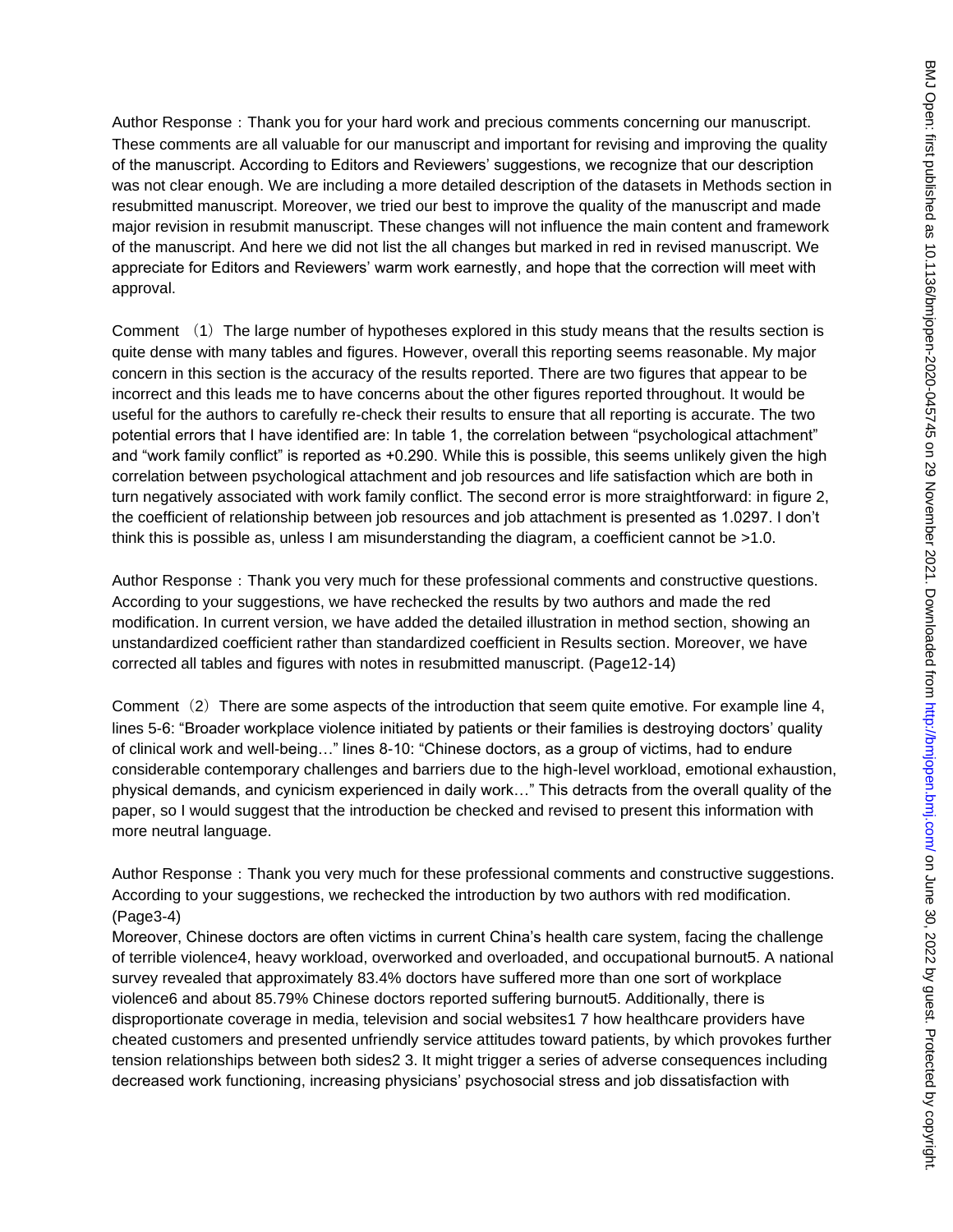vicious spiral.

Comment  $(3)$  Page 4, line 4: that authors refer to "excessive treatment" – it is not clear to me what is being referred to here. Is it "over servicing" or is it providing treatments that are deemed too excessive (e.g., unnecessarily high doses of medication). It would be good to clarify what is meant by this term. Author Response: Thank you for pointing this out. Considering the ambiguity of the meaning of "excessive treatment", we rechecked and revised the introduction with red modification. Moreover, we have added the necessary references.

#### References

2. Zhou M, Zhao L, Campy K, et al. Changing of China's Health policy and Doctor - Patient Relationship: 1949–2016. Health Policy and Technology 2017;6 doi: 10.1016/j.hlpt.2017.05.002

```
3. The, Lancet. Chinese doctors are under threat. Lancet 2010;376(9742):657-57. doi: 
org/10.1016/S0140-6736(10)61315-3
```
Moreover, Chinese doctors are often victims in current China's health care system, facing the challenge of terrible violence4, heavy workload, overworked and overloaded, and occupational burnout5. A national survey revealed that approximately 83.4% doctors have suffered more than one sort of workplace violence6 and about 85.79% Chinese doctors reported suffering burnout5. Additionally, there is disproportionate coverage in media, television and social websites1 7 how healthcare providers have cheated customers and presented unfriendly service attitudes toward patients, by which provokes further tension relationships between both sides2 3. It might trigger a series of adverse consequences including decreased work functioning, increasing physicians' psychosocial stress and job dissatisfaction with vicious spiral.

ion with vicious spiral.

Comment (4) Page 4, line 30: it is not clear to me what is meant by "unmatched rewards" Author Response : Thank you for pointing this out, Considering the ambiguity of the meaning of "unmatched rewards", it has been changed into "effort-reward imbalance" in resubmitted manuscript. References

14. Ge J, He J, Liu Y, et al. Effects of effort-reward imbalance, job satisfaction, and work engagement on self-rated health among healthcare workers. BMC Public Health 2021;21 doi: 10.1186/s12889-021- 10233-w

Comment (5) Page 7 – Methods section - Subjects and procedures: "We monitored the progress of the survey daily, and anyone could obtain the Website Lucky Money as a reward after they answered the questionnaire." It is not necessary to comment on how frequently the survey was monitored as this appears to be a procedural aspect of the study rather than the design. More information is needed about what the "Website Lucky Money" is and what rewards were available to participants. Author Response: Thank you for pointing this out. All the methodological Details were presented in the Methods section. We recognize that our description was not clear enough. We are including a more detailed description of the datasets in

Methods section in resubmitted manuscript (page8-11). Moreover, we have added a more detailed description of the statistical approaches and marked this change in red , to facilitate the identification of the change.

Subjects and procedures

This study used an anonymous online questionnaire to conduct an internet survey in May 2016. The study used snowball sampling. The purpose and significance of this study were provided on the front page of self-administered questionnaires. The doctors who were originally selected were appointed to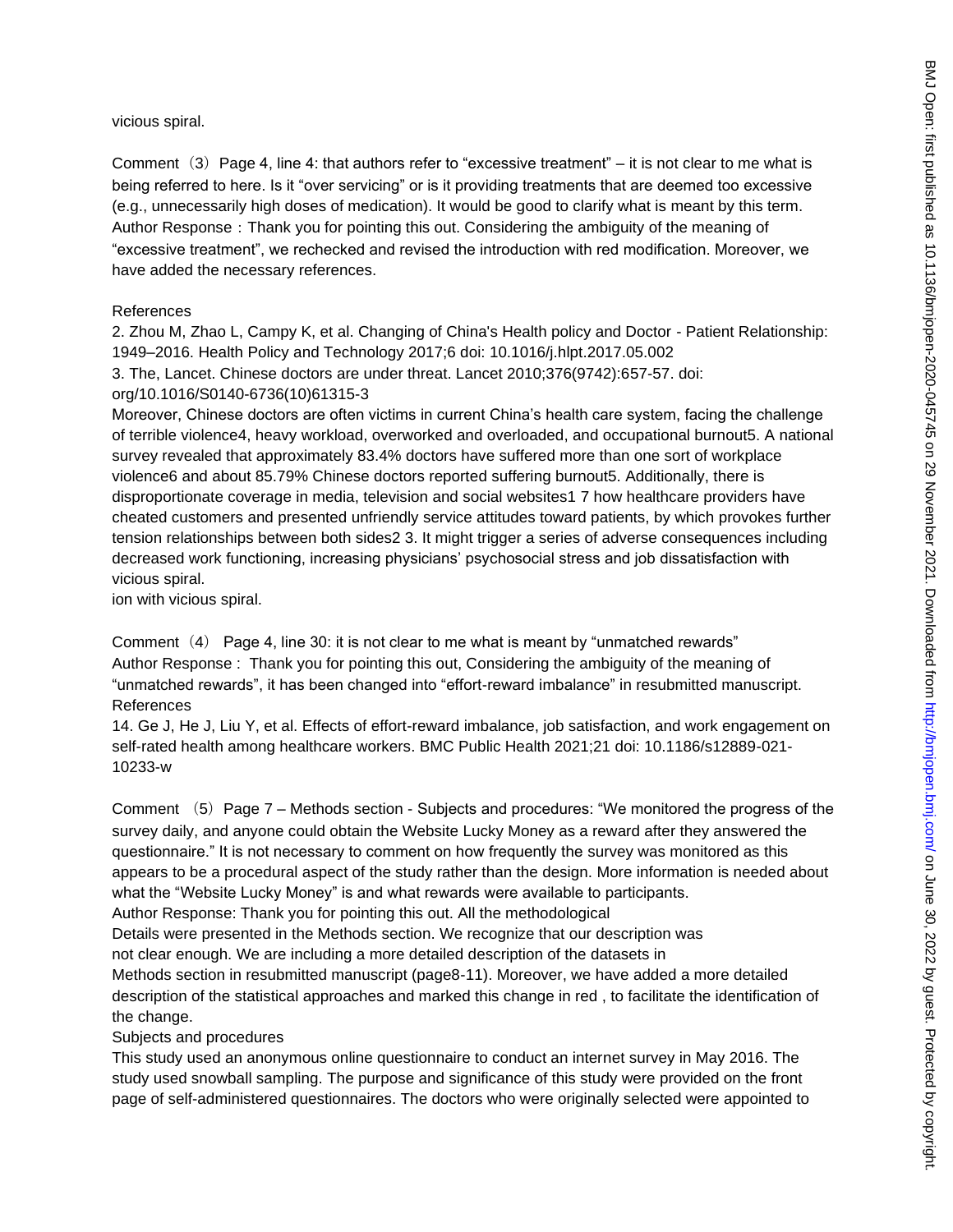deliver the questionnaires to other doctors. The selected doctor was invited to click on a webpage link to access a self-administered questionnaire (https://www.wenjuan.com/). Subsequently, the web-page link was sent by the deliverers to other doctors via mobile phones. The participants' progress in the survey was monitored by the authors, and anyone could obtain some rewards after they answered the questionnaire. We checked the accuracy and completeness of the data and excluded questionnaires that did not meet the criteria. The two authors checked the consistency of all the data. For data management and quality control, we strictly adhered to both the inclusion criteria in selecting our final sample. The inclusion criteria were as follows: (1) being a registered doctors; (2) being currently enrolled in hospital; and (3) consent and voluntary participation in our study. We selected 2,617 valid questionnaires from 30 different cities in China to include in the sample.

Comment  $(6)$  Page 7, line 29 to 31 – exclusion criteria need to be updated for clarity.

For example, the first parts of the exclusion criteria read: "no answer, voluntarily withdrawing from the study by failing to answer all the questions, excessive missing

items" which all relate to incomplete responses. "failing to answer all of the questions" suggest that any responses with missing items were excluded. However, "excessive missing items" suggest that only those responses with substantial missing items were excluded. In addition, "response time that was too short or long" – how were responses identified as "too short"? Additionally, why were responses that took "too long" excluded? Additional information about this should be included.

Author Response: We appreciate this note. We recognize that our description was not clear enough. We are including a more detailed description of the datasets in Methods section in resubmitted manuscript. (page8-11)

Subjects and procedures

This study used an anonymous online questionnaire to conduct an internet survey in May 2016. The study used snowball sampling. The purpose and significance of this study were provided on the front page of self-administered questionnaires. The doctors who were originally selected were appointed to deliver the questionnaires to other doctors. The selected doctor was invited to click on a webpage link to access a self-administered questionnaire (https://www.wenjuan.com/). Subsequently, the web-page link was sent by the deliverers to other doctors via mobile phones. The participants' progress in the survey was monitored by the authors, and anyone could obtain some rewards after they answered the questionnaire. We checked the accuracy and completeness of the data and excluded questionnaires that did not meet the criteria. The two authors checked the consistency of all the data. For data management and quality control, we strictly adhered to both the inclusion criteria in selecting our final sample. The inclusion criteria were as follows: (1) being a registered doctors; (2) being currently enrolled in hospital; and (3) consent and voluntary participation in our study. We selected 2,617 valid questionnaires from 30 different cities in China to include in the sample.

Comment (7) Page 8, line 2-3. The response rate presented only describes the number of surveys included as a proportion of how many were submitted. This is not really a response rate and may mislead some readers, therefore I think it should be removed. Given the design of this study, it is not possible to present a response rate.

Author Response:Thank you very much for these professional comments and constructive suggestions. I have removed the response rate.

We selected 2,617 valid questionnaires from 30 different cities in China to included in the sample.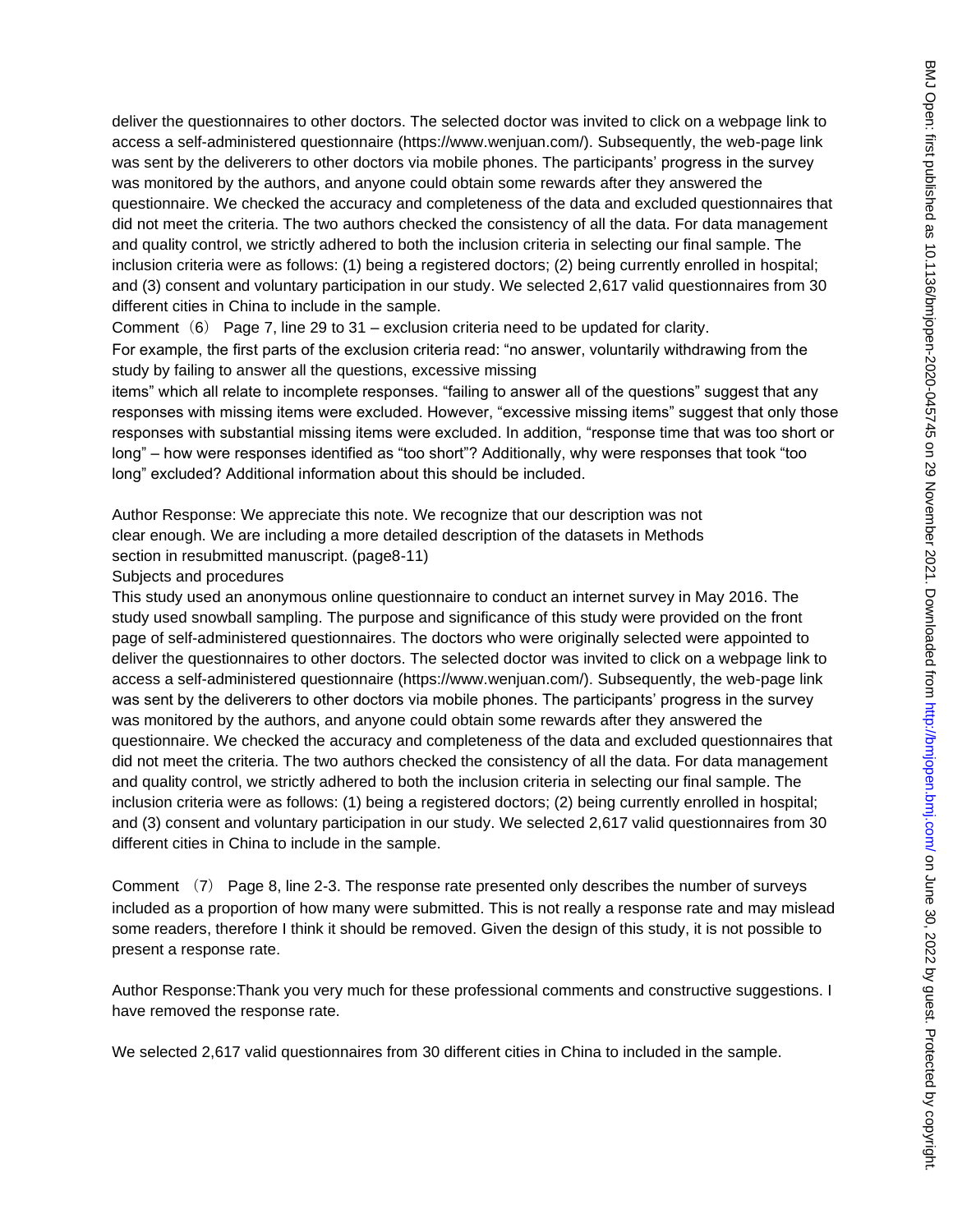Comment (7) Page 8, Line 12 to 13. The concept of "oral informed consent" does not seem relevant in the context of this study design. This should be revised and explained.

Author Response:Thank you very much for these professional comments and constructive suggestions. I have revised and explained in resubmitted manuscript. That is "Informed consent was obtained from all participants on the front page of self-administered questionnaires." (page 9-11)

Comment (8) Page 8, line 26-27. The authors report a Cronbach's alpha for the Job Demands and Job Resources questionnaire. Given that Job Demands and Job Resources would be expected to diverge for many participants, it is usual to present alphas for Job demands items and job resources items separately. In this case, before calculating the Cronbach's alpha, were the job demands items reversed?

Author Response:Thank you very much for these professional comments and constructive suggestions. I have added the Cronbach's alpha of each scale. Necessary items have been reversed and showed in Measures section. (page 9-11)

#### Measures

The questionnaire comprised seven sections: demographic variables, job demands and job resources, work-family conflicts, job satisfaction, life satisfaction, psychological attachment, and thriving at work. Demographic characteristics and job characteristics

In the current study, four demographic variables were collected, including gender, age, marital status, and educational level. Marital status was divided into three categories: unmarried, married, and divorced or widowed. Options for educational level included"college degree or below," "bachelor's degree," "master's degree,"and "doctor's degree or above." Four variables were utilized to assess job characteristics: professional categories, job tenure, daily work hours, and work shift.

### Job Demands

A total of 7 items measured job demands 44 45. A sample item of job demands is "I have an excessive amount of work to do every day." Items were scored on a 5-point Likert scale ranging from 1 ("totally disagree") to 5 ("totally agree"), where higher scores represented a higher degree of either job demands. In this study, the Cronbach's alpha coefficient of job demands scale was 0.882.

### Job Resources

A total of 7 items measured job resources 44 45. An item inquiring about job resources is "I feel that I have enough learning opportunities in my work right now." Items were scored on a 5-point Likert scale ranging from 1 ("totally disagree") to 5 ("totally agree"), where higher scores represented a higher degree of eitherjob resources. In this study, the Cronbach's alpha coefficient of job resources 0.787 .

### Thriving at Work

Ten items developed by Porath and colleagues 47 used a 5-point Likert scale—ranging from 1 ("strongly disagree") to 5 ("strongly agree")—to assess thriving at work. Two dimensions assessed were learning and vitality. Higher scores suggested that doctors had a greater passion for learning and strived to progress in the hospital. A sample item for learning is "I continue to learn more and more as time goes by" and for vitality is "I feel alive and vital." Of these, the 4 and 7 items are reverse scoring questions. In current study, the Cronbach's alpha coefficient for the learning, vitality, and the whole scale were 0.787, 0.850 and 0.861, respectively.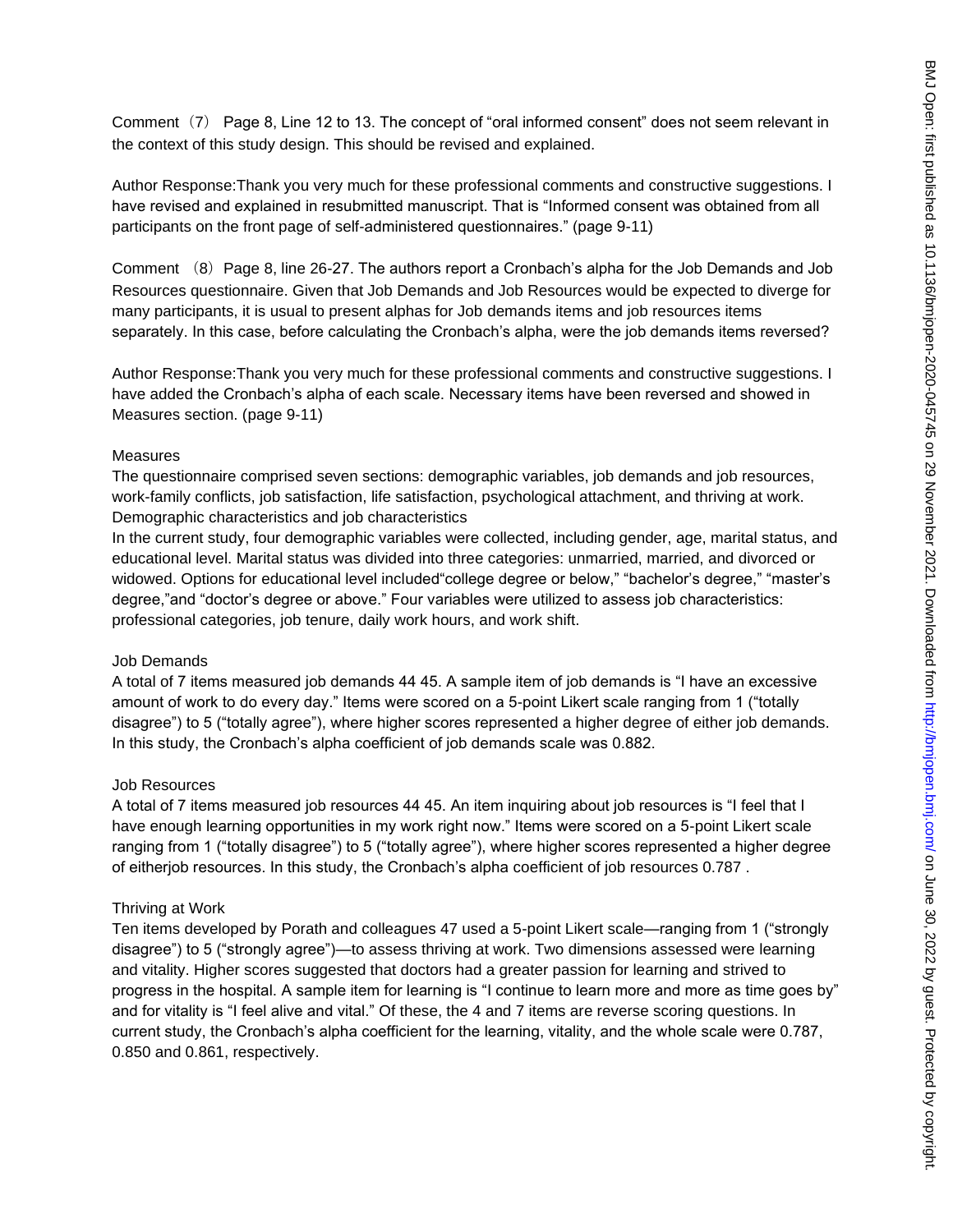Comment (9) Page 13, line 17-19. The authors report "The participants in our survey had high-level job demands (M =  $3.843 \pm 0.791$ ) and low-level job resources (M =  $2.474 \pm 0.740$ ), which is consistent with the real-life situation." This statement is not supported by any evidence, so needs to be revised. The remainder of this section also needs to be reviewed and updated – preferably with more detailed connection with the existing literature. Some of the statements that need to be given stronger evidence include: "… Chinese doctors suffer from greater work stress and heavier workload in responding to patients' needs for high-quality health care."; "More importantly, doctors often devote considerable efforts to improve poor doctor-patient relationships." and "Chinese doctors expend greater resources—extra time, energy, and emotional labor—to satisfy the growing healthcare service demands 2 of the general population…"

Author Response:Thank you very much for these professional comments and constructive suggestions. According to your suggestion, I have supplemented the necessary evidence and references in the latest submitted version.

### References

47. The L. The doctors' predicament: China's health-care growing pains. The Lancet 2019;393(10181):1569. doi: https://doi.org/10.1016/S0140-6736(19)30861-X

48. Guan X, Ni B, Zhang J, et al. Association Between Physicians' Workload and Prescribing Quality in One Tertiary Hospital in China. Journal of Patient Safety 2020;Publish Ahead of Print doi: 10.1097/PTS.0000000000000753

49. Wu D, Lam TP, Lam KF, et al. Doctors' views of patient expectations of medical care in Zhejiang Province, China. International Journal for Quality in Health Care 2017 doi: 10.1093/intqhc/mzx119 50. Ma S, Xu X, Trigo V, et al. Doctor-Patient Relationships (DPR) in China: managers and clinicians' twofold pathways from Commitment HR practices. Journal of Health Organisation and Management 2017;31:110-24. doi: 10.1108/JHOM-09-2016-0165

56. Lambert E, Liu J, Jiang S, et al. Examining the association between work–family conflict and the work attitudes of job satisfaction and organizational commitment among Chinese correctional staff. Psychiatry, Psychology and Law 2020:1-20. doi: 10.1080/13218719.2020.1734980

58. Zhang H, Tang L, Ye Z, et al. The role of social support and emotional exhaustion in the association between work-family conflict and anxiety symptoms among female medical staff: a moderated mediation model. BMC psychiatry 2020;20(1):266. doi: 10.1186/s12888-020-02673-2 [published Online First: 2020/05/31]

61. Chmielewska m, Stokwiszewski J, Filip J, et al. Motivation factors affecting the job attitude of medical doctors and the organizational performance of public hospitals in Warsaw, Poland. BMC Health Services Research 2020;20 doi: 10.1186/s12913-020-05573-z

62. Aselage J, Eisenberger R. Perceived Organizational Support and Psychological Contracts: A Theoretical Integration. Journal of Organizational Behavior - J ORGAN BEHAV 2003;24:491-509. doi: 10.1002/job.211

64. Scheepers RA, Lases LSS, Arah OA, et al. Job Resources, Physician Work Engagement, and Patient Care Experience in an Academic Medical Setting. Academic medicine : journal of the Association of American Medical Colleges 2017;92(10):1472-79. doi: 10.1097/acm.0000000000001719 [published Online First: 2017/05/05]

Comment (10) Page 14, line 8-9. "Our evidence proved that doctors' job demands have a positive direct impact on increasing work-family conflicts" – the use of the word "proved" here is too strong. Given that this is a cross-sectional study, it is not possible to assert that the results "prove" causality.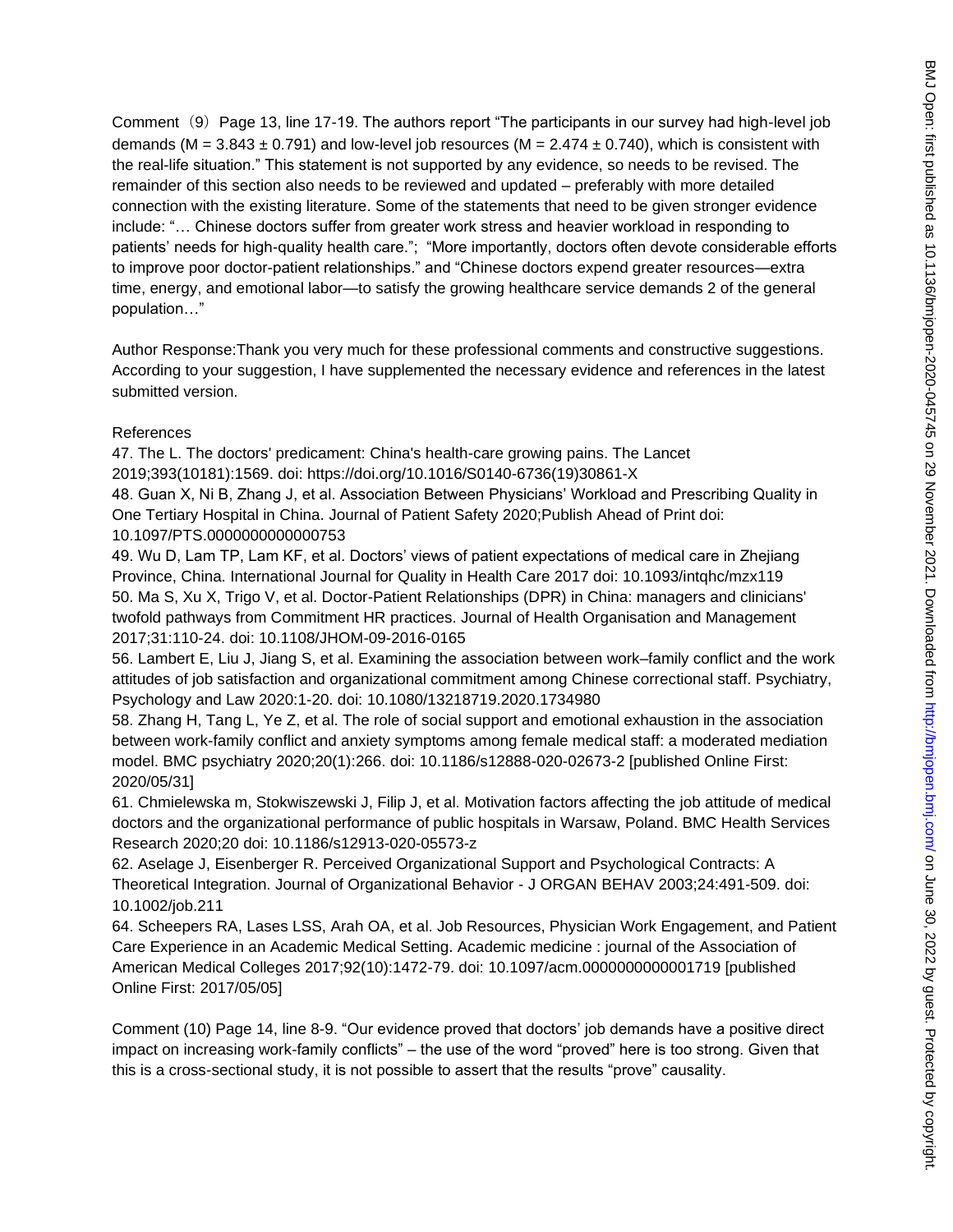Author Response:Thank you very much for these professional comments and careful suggestions. According to your suggestion, we have changed "proved" to "showed" in order to be more accurate and reasonable in the latest version.

Comment (11) Page 15, line 26: there appears to be a typo: "kill utilizations" – should this be "skill utilization"?

Author Response: We appreciate the note. I am very sorry for my mistake. I have revised "kill utilizations" to "skill utilization" in the latest submitted version. We also re-checked the whole manuscript further. Thank you for pointing this out again.

#### Reviewer: 2

Dr. Torbjørn Moum, Institute of Basic Medical Sciences

Author Response 1: Thank you for your hard work and precious comments concerning our manuscript. Those comments are all valuable for our manuscript and important for revising and improving the quality of the manuscript. According to Editors and Reviewers' suggestions, we tried our best to improve the quality of the manuscript and made major revision in resubmit manuscript. These changes will not influence the main content and framework of the manuscript. And here we did not list the all changes but marked in red in revised manuscript. We appreciate for Editors and Reviewers' warm work earnestly, and hope that the correction will meet with approval.

### Comments to the Author:

Comment  $(11)$  Why only one alpha for "resources and demands" (p.10) as well as for "learning and vitality" (p. 12)? There should be one alpha for each scale. .

Author Response:Thank you very much for these professional comments and constructive suggestions. I have added the Cronbach's alpha of each scale in the latest submitted version. Necessary items have been reversed and showed in Measures section.

### Measures

The questionnaire comprised seven sections: demographic variables, job demands and job resources, work-family conflicts, job satisfaction, life satisfaction, psychological attachment, and thriving at work. Demographic characteristics and job characteristics

In the current study, four demographic variables were collected, including gender, age, marital status, and educational level. Marital status was divided into three categories: unmarried, married, and divorced or widowed. Options for educational level included"college degree or below," "bachelor's degree," "master's degree,"and "doctor's degree or above." Four variables were utilized to assess job characteristics: professional categories, job tenure, daily work hours, and work shift.

### Job Demands

A total of 7 items measured job demands 44 45. A sample item of job demands is "I have an excessive amount of work to do every day." Items were scored on a 5-point Likert scale ranging from 1 ("totally disagree") to 5 ("totally agree"), where higher scores represented a higher degree of either job demands. In this study, the Cronbach's alpha coefficient of job demands scale was 0.882. Job Resources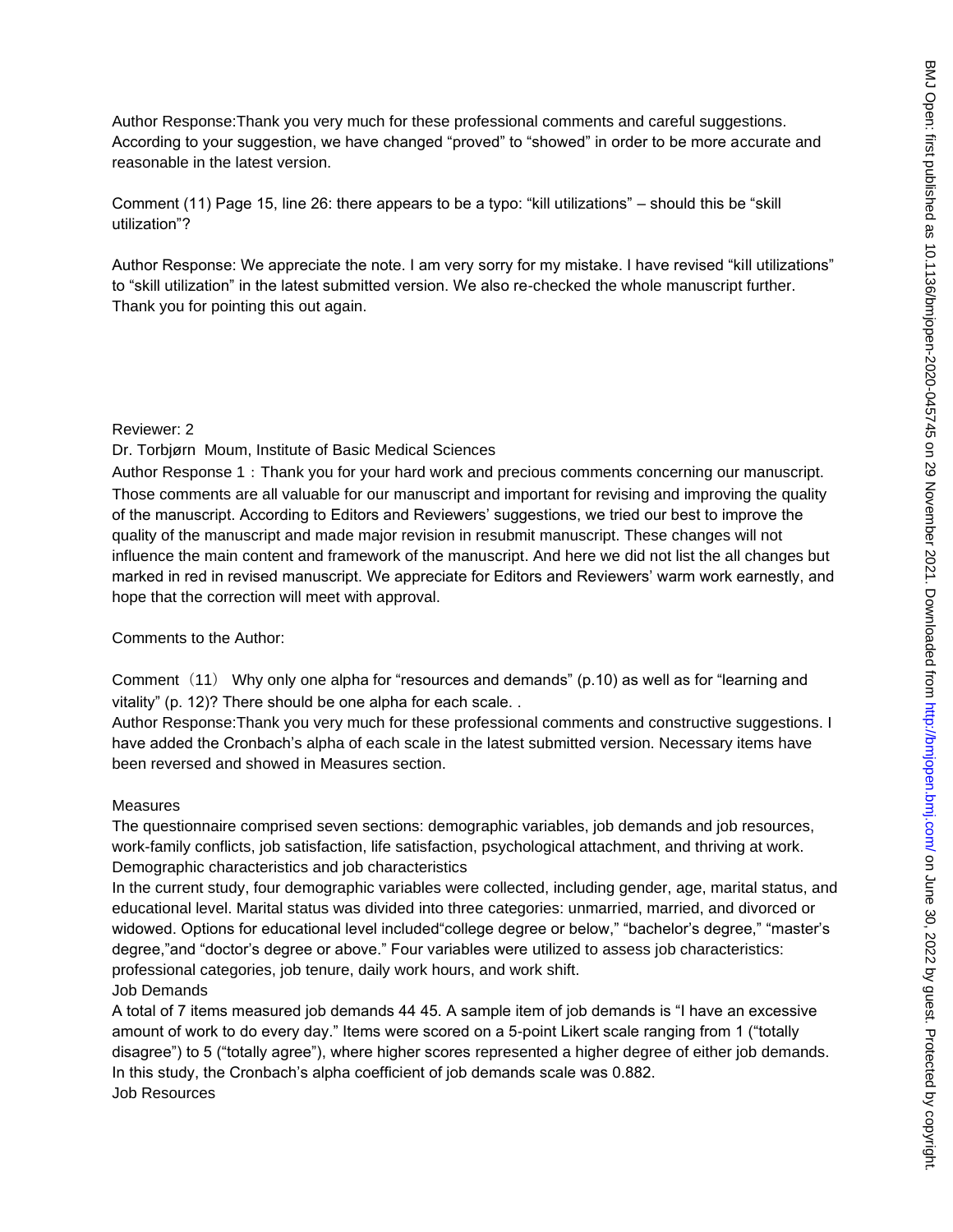A total of 7 items measured job resources 44 45. An item inquiring about job resources is "I feel that I have enough learning opportunities in my work right now." Items were scored on a 5-point Likert scale ranging from 1 ("totally disagree") to 5 ("totally agree"), where higher scores represented a higher degree of eitherjob resources. In this study, the Cronbach's alpha coefficient of job resources 0.787 . Thriving at Work

Ten items developed by Porath and colleagues 47 used a 5-point Likert scale—ranging from 1 ("strongly disagree") to 5 ("strongly agree")—to assess thriving at work. Two dimensions assessed were learning and vitality. Higher scores suggested that doctors had a greater passion for learning and strived to progress in the hospital. A sample item for learning is "I continue to learn more and more as time goes by" and for vitality is "I feel alive and vital." Of these, the 4 and 7 items are reverse scoring questions. In current study, the Cronbach's alpha coefficient for the learning, vitality, and the whole scale were 0.787, 0.850 and 0.861, respectively.

Comment (12) No sample item for "psychological attachment" and this measure is hard to grasp intuitively.

Author Response: We appreciate the note. According to your suggestion, I have added the sample items of psychological attachment scale in the latest version.

Sample items include "I'd be happy to spend the rest of my career at current hospital" and "Working at current hospital has a great deal of personal meaning for me".

#### Reference

36. Burris ER, Detert JR, Dan S, Chiaburu. Quitting before leaving: the mediating effects of psychological attachment and detachment on voice. Journal of Applied Psychology 2008;93(4):912.

Comment (13) "I feel alive and vital" really appears to be a measure of overall QOL. "thriving at work" seems like an admixture of "job satisfaction" and "life satisfaction" and appear to add little of substance. The direction of causality implied for "resources" and "attachment" appears dubious, bivariate results also indicate that "resources" rather than "attachment" should be posited as the mediator.

Author Response:Thank you for pointing this out. We recognize that our description was not clear enough in introduction section. We are including a more detailed description of relevant concepts in the Introduction section (Page6, page7) in resubmitted manuscript. Thriving at work is not same to quality of life and life satisfaction. In order to better understand, we have revised the Introduction section (Page6, page7) with red moderation in the latest version. Two dimensions of assessed thriving at work were learning and vitality. In current study, ten items developed by Porath and colleagues to assess thriving at work, which has good reliability and validity in Chinese context. Relevant concepts are described as followed.

Thriving at work refers to a positive psychological state characterized by a joint sense of vitality and learning in their work. More specifically, researchers suggest that employees who are thriving experience personal growth by feeling energized and alive (i.e., vitality) and by having a sense of continually acquiring and applying knowledge.

However, quality of life is a highly subjective measure of happiness that is an important component of many financial decisions. Factors that play a role in the quality of life vary according to personal preferences, but they often include financial security, job satisfaction, family life, health, and safety.Life satisfaction refers to people's cognitive assessment of satisfaction with one's life circumstances.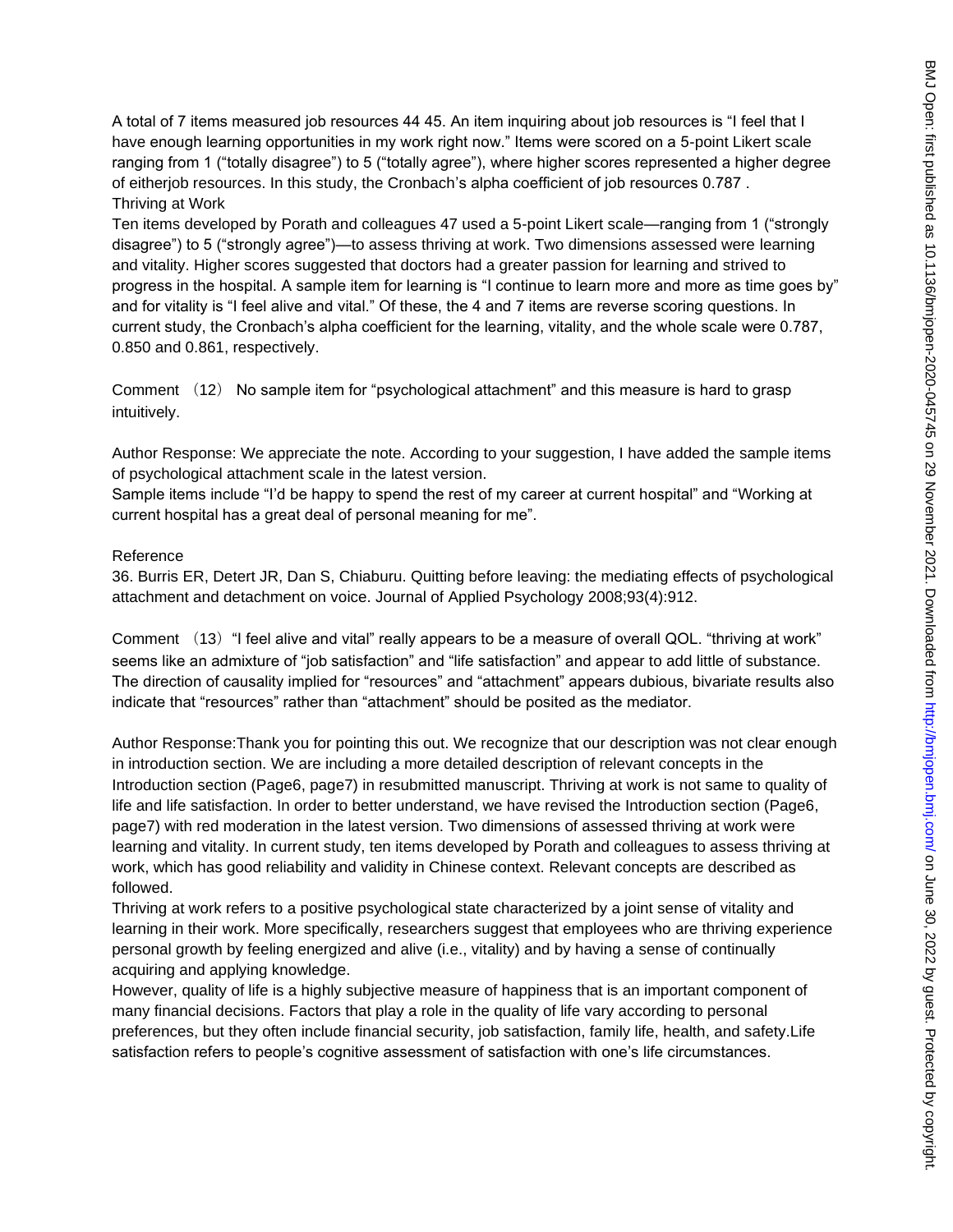Life satisfaction measures an individual's overall assessment of their life circumstances . It provides a subjective assessment of an individual's happiness, and is a main indicator of well-being. It is multidimensional in nature, and encompasses satisfaction with a broad spectrum of specific life domains.

Comment (14) Readers should be made aware of the nature of the coefficients used in Figure 1 and Figure 2.

Author Response:

Thank you very much for these professional suggestions and detailed comments. Moreover, we rechecked the results by two authors with red modification. We corrected the tables and figures with notes in resubmitted manuscript. The coefficients in Figure 1 and Figure 2 represented unstandardized coefficients. Figure notes have been added in resubmitted manuscript.

### **VERSION 2 – REVIEW**

| <b>REVIEWER</b>         | Scanlan, Justin                                                                                                                                                                                                                                                                                                                                                                                                                                                                                                                                                                                                                      |
|-------------------------|--------------------------------------------------------------------------------------------------------------------------------------------------------------------------------------------------------------------------------------------------------------------------------------------------------------------------------------------------------------------------------------------------------------------------------------------------------------------------------------------------------------------------------------------------------------------------------------------------------------------------------------|
|                         | The University of Sydney, Faculty of Health Sciences                                                                                                                                                                                                                                                                                                                                                                                                                                                                                                                                                                                 |
| <b>REVIEW RETURNED</b>  | 28-Feb-2021                                                                                                                                                                                                                                                                                                                                                                                                                                                                                                                                                                                                                          |
|                         |                                                                                                                                                                                                                                                                                                                                                                                                                                                                                                                                                                                                                                      |
| <b>GENERAL COMMENTS</b> | Thank you for the opportunity to review the revised version of the<br>paper entitled: "Job demands and resources and their relationship<br>with satisfaction and thriving at work in a sample of Chinese<br>doctors: a cross-sectional study". The authors have provided a<br>detailed response to the comments from the original review. The<br>revised manuscript is improved and clearer, but I still have a few<br>comments and suggestions for further improvements.                                                                                                                                                            |
|                         | Abstract:<br>In the participants section, the authors report "A total of 2,617<br>doctors were recruited to complete in May 2016." This should be<br>revised for clarity. A clearer statement may be "A total of 2,617<br>doctors provided sufficiently complete responses to be used in the<br>study" (or similar).                                                                                                                                                                                                                                                                                                                 |
|                         | Final sentence of the results "Furthermore, psychological<br>attachment partially mediated the relationship between perceived<br>job resources and vitality, and partially mediated the relationship<br>between perceived job resources and thriving at work." - this<br>section refers to specific analyses exploring the mediating role of<br>psychological attachment in the relationship between job<br>resources and vitality. This analyses is not presented in this<br>version of the paper (with the analysis only focusing on the overall<br>construct of 'thriving at work'). Therefore this section should be<br>updated. |
|                         | Strengths and Limitation section: The first three statements in this<br>section appear to be the authors' summary of findings rather than<br>strengths or limitations. Additionally, the first statement, "Doctors<br>in China suffer from common imbalance between job demands<br>and resources" is not really able to be made from the results from<br>this study. While mean ratings for job resources were lower than<br>job demands, it cannot really be concluded that these are<br>imbalanced, particularly given that these are not compared with                                                                            |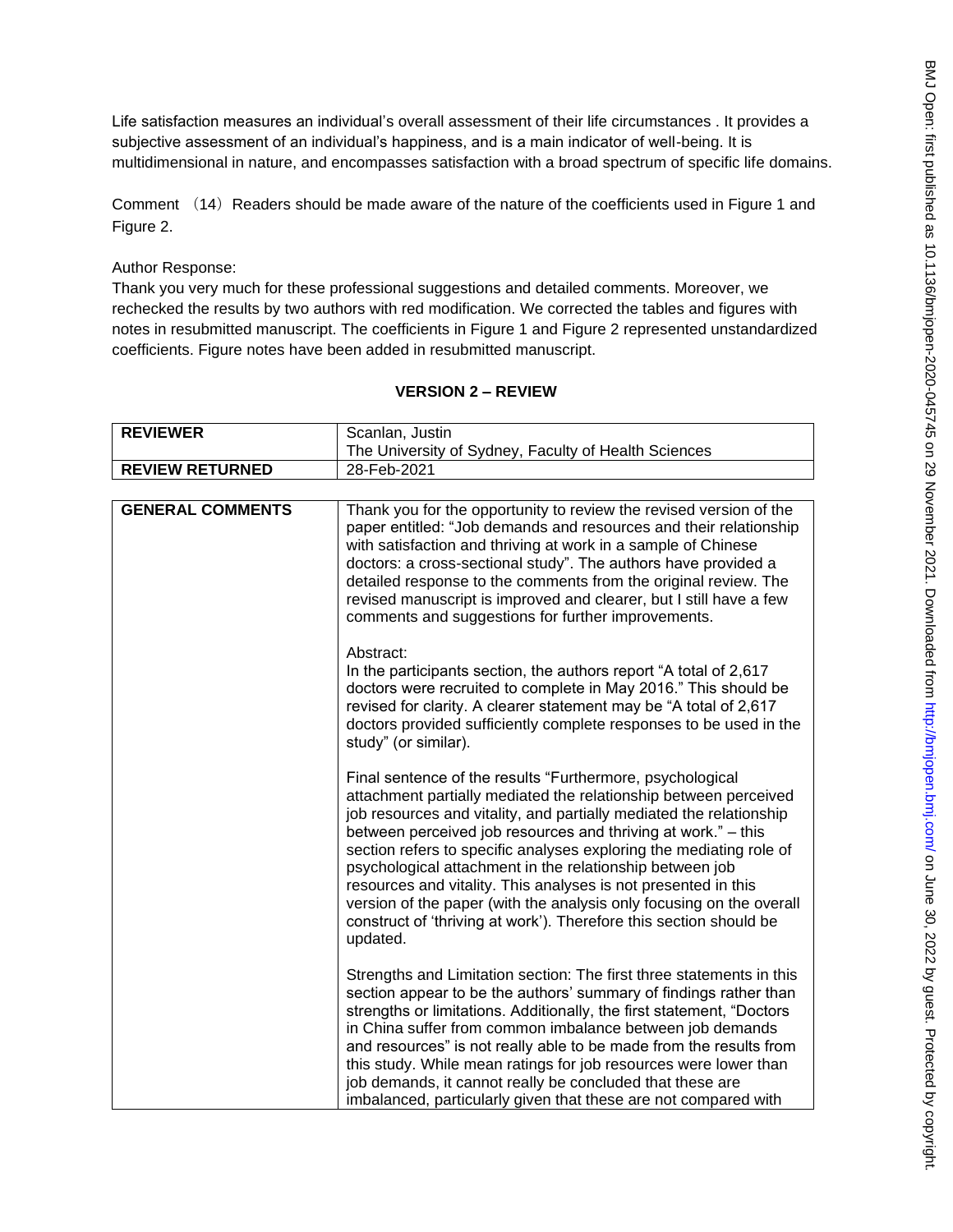| and normative data (I have also commented on this in the<br>discussion section).                                                                                                                                                                                                                                                                                                                                                                                                                                                                                                                                                                                                                                                                                                                                                                                                                                                                                                                                                                                                                                                                                                                                                                                                                                                                                                                                                                                                                                                                                                                                                                                                                                                                                                                                                                                                                                                            |
|---------------------------------------------------------------------------------------------------------------------------------------------------------------------------------------------------------------------------------------------------------------------------------------------------------------------------------------------------------------------------------------------------------------------------------------------------------------------------------------------------------------------------------------------------------------------------------------------------------------------------------------------------------------------------------------------------------------------------------------------------------------------------------------------------------------------------------------------------------------------------------------------------------------------------------------------------------------------------------------------------------------------------------------------------------------------------------------------------------------------------------------------------------------------------------------------------------------------------------------------------------------------------------------------------------------------------------------------------------------------------------------------------------------------------------------------------------------------------------------------------------------------------------------------------------------------------------------------------------------------------------------------------------------------------------------------------------------------------------------------------------------------------------------------------------------------------------------------------------------------------------------------------------------------------------------------|
| Introduction:<br>The introduction provides a reasonable overview of the rationale<br>behind the hypotheses explored in this study. However, the flow<br>and structure of this section could be improved. At the moment,<br>this section seems fairly "jumpy" - going from topic to topic without<br>good connections between the different ideas. It would be useful<br>for the authors to revise this section to improve overall coherence<br>and flow.                                                                                                                                                                                                                                                                                                                                                                                                                                                                                                                                                                                                                                                                                                                                                                                                                                                                                                                                                                                                                                                                                                                                                                                                                                                                                                                                                                                                                                                                                    |
| Specific suggestions in relation to this section include:<br>1. Page 3, line 25-26 "facing the challenge of terrible violence" is<br>still a bit emotive. I would suggest that this be updated to "facing<br>challenges associated with workplace violence".<br>2. The section outlining the JDR is a little confusing (page 4, line<br>4-7: "The Job Demands Resources (JD-R) Model, which can<br>satisfy the need for specificity by providing various types of job<br>demands and job resources depending on the occupational<br>context, is presented to facilitate employee well-being and<br>mechanisms to cope with occupational stress.") – this should be<br>updated to provide a clearer overview of the JDR theory.<br>3. Page 4, line 22 to 26: "Insufficient job resources and high-level<br>job demands have caused Chinese doctors to face various<br>dilemmas—such as low frequency of training, deficient<br>supervisory support, effort-reward imbalance14, imperfect laws,<br>lack of empowerment and autonomy, and overwork and overload<br>which together trigger dissatisfied attitudes and disturbed<br>psychological health 16." This is quite a long sentence. It would be<br>good to break this down into several sentence to make it easier to<br>understand. Additionally, it would be useful to provide more<br>context about what "imperfect laws" relates to.<br>4. Page 5, line 7 to 11: "Controversially, some studies assert a<br>negative relationship between job demands and satisfaction, but<br>others report contradictory results, including a non-significant<br>relationship, a positive relationship, or a gender-specific<br>relationship more complex than what is often assumed 20." – the<br>use of the word "Controversially" is not really correct in this<br>context – this should be revised and updated.<br>5. Page 6, line 16: the abbreviation "COR" is used without<br>explanation. |
| Methods<br>1. Page 7, line 28-29: "Subsequently, the web-page link was sent<br>by the deliverers to other doctors via mobile phones." $-$ it is not<br>clear what "deliverers" means in the context of this sentence.<br>2. Page 7, line 30 to Page 8, line 1: "anyone could obtain some<br>rewards after they answered the questionnaire" – this needs more<br>detail. As I mentioned in my previous review, it would be helpful to<br>provide additional detail about the kinds of rewards that could be<br>gained by completing the survey as this assists in understanding<br>the potential inducement of participants.<br>3. Page 8, line 5 to 6: inclusion criterion should be listed as "being<br>a registered doctor" rather than "being a registered doctors"                                                                                                                                                                                                                                                                                                                                                                                                                                                                                                                                                                                                                                                                                                                                                                                                                                                                                                                                                                                                                                                                                                                                                                      |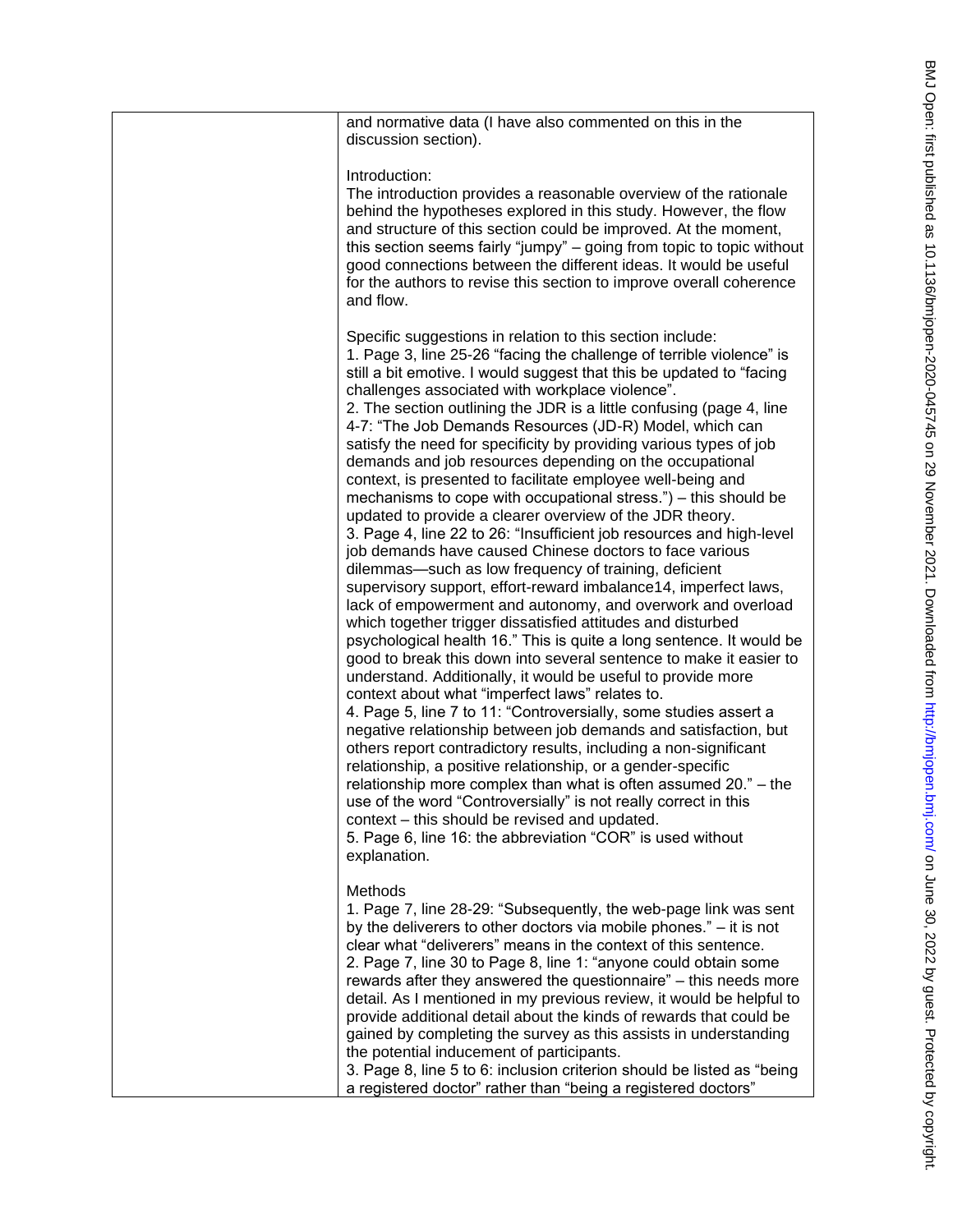| 4. Page 8, line 7 to 8: "We selected 2,617 valid questionnaires<br>from 30 different cities in China to include in the sample." This<br>needs to be reworded as the current wording suggests that there<br>were more than 2,617 responses and that the authors selected<br>2,617 out of these. What the authors are trying to express is that<br>there were 2,617 usable responses completed as part of this<br>study.<br>5. Sections on Job Demands and Job Resources (bottom of page<br>8, top of page 9), both sections refer to "where higher scores<br>represented a higher degree of either job demands". This is a<br>copy and paste error from the previous version where these were<br>combined. It should read "where higher scores represented a<br>higher degree of job demands" in the job demands section and<br>"where higher scores represented a higher degree of job<br>resources" in the job resources section (i.e., removing "either"<br>from both sentences and changing job demands to job resources<br>in the job resources section.<br>6. Page 10, line 19: a scale of "never" to "almost always" is not a<br>Likert scale. Therefore this should be updated to "All responses"<br>were marked on a 5-point scale ranging from 1 ("never") to 5<br>("almost always")"<br>7. Page 9, line 17-19: "Higher scores suggested that doctors had<br>a greater passion for learning and strived to progress in the<br>hospital." The part on "strived to progress in the hospital"<br>presumably relates to description of "vitality" - I don't really see<br>that vitality is always related to "striving to progress in one's work",<br>therefore, I think that this description should be updated.<br>8. Page 10, line 27-28: "An internal consistency reliability test was<br>performed to check inventory reliability." I think that "to check<br>inventory reliability" is an error. Please check and revise.<br>9. |
|--------------------------------------------------------------------------------------------------------------------------------------------------------------------------------------------------------------------------------------------------------------------------------------------------------------------------------------------------------------------------------------------------------------------------------------------------------------------------------------------------------------------------------------------------------------------------------------------------------------------------------------------------------------------------------------------------------------------------------------------------------------------------------------------------------------------------------------------------------------------------------------------------------------------------------------------------------------------------------------------------------------------------------------------------------------------------------------------------------------------------------------------------------------------------------------------------------------------------------------------------------------------------------------------------------------------------------------------------------------------------------------------------------------------------------------------------------------------------------------------------------------------------------------------------------------------------------------------------------------------------------------------------------------------------------------------------------------------------------------------------------------------------------------------------------------------------------------------------------------------------------------------------------------------------------------------|
| Results<br>1. Page 11, line 28-29: "The absolute value of the correlation<br>coefficient was between 0.25 and 0.75" $-1$ am confused by this<br>statement. Some of the correlations were $< 0.25$ , so this statement<br>does not seem accurate.<br>2. Table $1$ – please remove the 1.000 correlations along the<br>diagonal, as this figure is not meaningful.<br>3. Page 12, line 5 to 7: "The controlled variable for eliminating the<br>effects including gender, marital status, hospital level, service<br>years, professional title, night shifts, work hours, and education<br>level." This sentence is unclear and it would be useful to provide<br>more detail in terms of what is trying to be expressed. Were these<br>variables entered into a first step of a hierarchical regression prior<br>to completing the remainder of the analyses?<br>4. Page 12, Line 7: As job demands and job resources were<br>entered as separate independent variables, they should not be<br>presented as "Job demands and job resources" but rather "Job<br>demands" and "Job resources" in the context of this sentence.<br>5. Notes to Figure 1 and Figure 2: "**P < 0.01, Correlation is 11<br>significant at the 0.01 level (2-tailed)" $-1$ think this is not accurate.<br>I think it should probably be "coefficient" rather than "correlation"                                                                                                                                                                                                                                                                                                                                                                                                                                                                                                                                                                                      |
| Discussion                                                                                                                                                                                                                                                                                                                                                                                                                                                                                                                                                                                                                                                                                                                                                                                                                                                                                                                                                                                                                                                                                                                                                                                                                                                                                                                                                                                                                                                                                                                                                                                                                                                                                                                                                                                                                                                                                                                                 |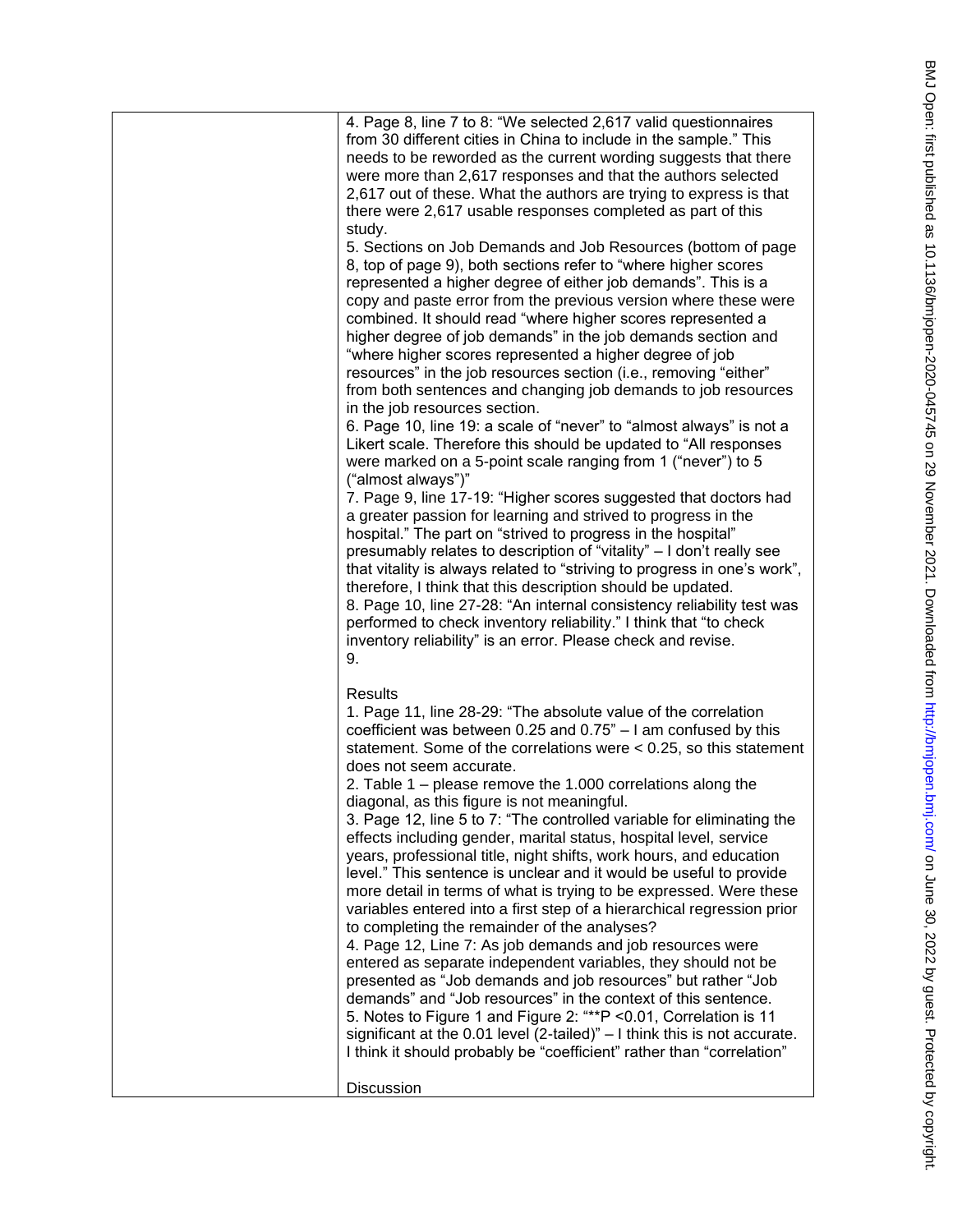| Overall, I think that the discussion section, similar to the<br>introduction, would benefit from a rewrite to make the flow better<br>and make it easier to understand the authors' interpretations of<br>the results.                                                                                                                                                                                                                                                                                                                                                                                                                                                                                                                                                                                                                                                                                                                                                                                                                                                                                                                                                                                                                                                                                                                                                                                                                                                                                                                                                                                                                                                                                                                                                                                                                                                                                                                                                                                                                                                                                                                                                                                        |
|---------------------------------------------------------------------------------------------------------------------------------------------------------------------------------------------------------------------------------------------------------------------------------------------------------------------------------------------------------------------------------------------------------------------------------------------------------------------------------------------------------------------------------------------------------------------------------------------------------------------------------------------------------------------------------------------------------------------------------------------------------------------------------------------------------------------------------------------------------------------------------------------------------------------------------------------------------------------------------------------------------------------------------------------------------------------------------------------------------------------------------------------------------------------------------------------------------------------------------------------------------------------------------------------------------------------------------------------------------------------------------------------------------------------------------------------------------------------------------------------------------------------------------------------------------------------------------------------------------------------------------------------------------------------------------------------------------------------------------------------------------------------------------------------------------------------------------------------------------------------------------------------------------------------------------------------------------------------------------------------------------------------------------------------------------------------------------------------------------------------------------------------------------------------------------------------------------------|
| Specific suggestions:<br>1. Page 14, line 21-22. The authors refer to "high-level job<br>resources (M = $3.843 \pm 0.791$ ) and low-level job resources (M =<br>$2.474 \pm 0.740$ ". I think the first part should refer to job demands<br>rather than job resources. Additionally, saying that the scores<br>represent "high-level" or "low-level" is not really possible unless<br>these are presented in the context of normative data – this is what<br>I was referring to in my first set of comments. Just because the<br>scores were above or below the mid-point of the scale, it is not<br>generally possible to comment on whether these are "high" or<br>"low" without more explanation or context. This is also the case<br>when the authors refer to high or low levels of the other variables<br>such as work-family conflicts, psychological attachment, life<br>satisfaction, job satisfaction and thriving at work. It would be<br>useful for the authors to review and revise this section.<br>2. Page 15, line 7 to 9: "A dilemma of the unbalance between job<br>demands and resources is common among Chinese doctors,<br>which must receive adequate attention from hospital managers<br>further" – this section should be revised for clarity. If the authors<br>wish to relate this to previous findings from other studies, then<br>references should be provided. If the authors are commenting on<br>the implications of findings from this study, this section should be<br>reworded to make it clearer that they are highlighting implication.<br>3. Page 16, line 7 to 8: "however, adequate support from others<br>may sharpen the positive effects of the work-family conflicts on<br>emotional exhaustion and cynicism" - this is not this sentence is<br>confusing and unclear. Please review and revise for clarity.<br>4. Page 16, line 10 to 12: "Overall, it is beneficial for hospital<br>managers to help doctors work toward a more balanced approach<br>to well-being by reducing excess workload, providing satisfactory<br>support, and alleviating worsening work-family conflicts." The last<br>section "alleviating worsening work-family conflicts" should be |
| revised for clarity.<br>5. Page 16, line 20 to 23: "The present study illustrated that the<br>likelihood of doctors reporting a greater sense of thriving at work is<br>likely to be driven by high levels of available job resources that<br>can help them achieve their career goals." The intent of this<br>section is unclear. The results suggest that job resources are<br>related to psychological attachment which leads to thriving. Are<br>the authors trying to make this point by referring to psychological<br>attachment as "that can help them achieve their career goals" - I<br>think that it would be preferable to revise this sentence so that<br>there is consistency between what is reported here and the actual<br>findings from this study.<br>6. Final sentence of the conclusion (page 18, line 6 to 8): "The                                                                                                                                                                                                                                                                                                                                                                                                                                                                                                                                                                                                                                                                                                                                                                                                                                                                                                                                                                                                                                                                                                                                                                                                                                                                                                                                                                      |
| findings suggested that hospital managers and supervisors should<br>focus on providing a dynamic equilibrium between doctors' job<br>demands and job resources." This conclusion cannot be drawn<br>from the results of this study. Additionally, this sentence is simply<br>a re-statement of the theory of the job demands resources model /<br>conservation of resources model, so doesn't really add much to                                                                                                                                                                                                                                                                                                                                                                                                                                                                                                                                                                                                                                                                                                                                                                                                                                                                                                                                                                                                                                                                                                                                                                                                                                                                                                                                                                                                                                                                                                                                                                                                                                                                                                                                                                                              |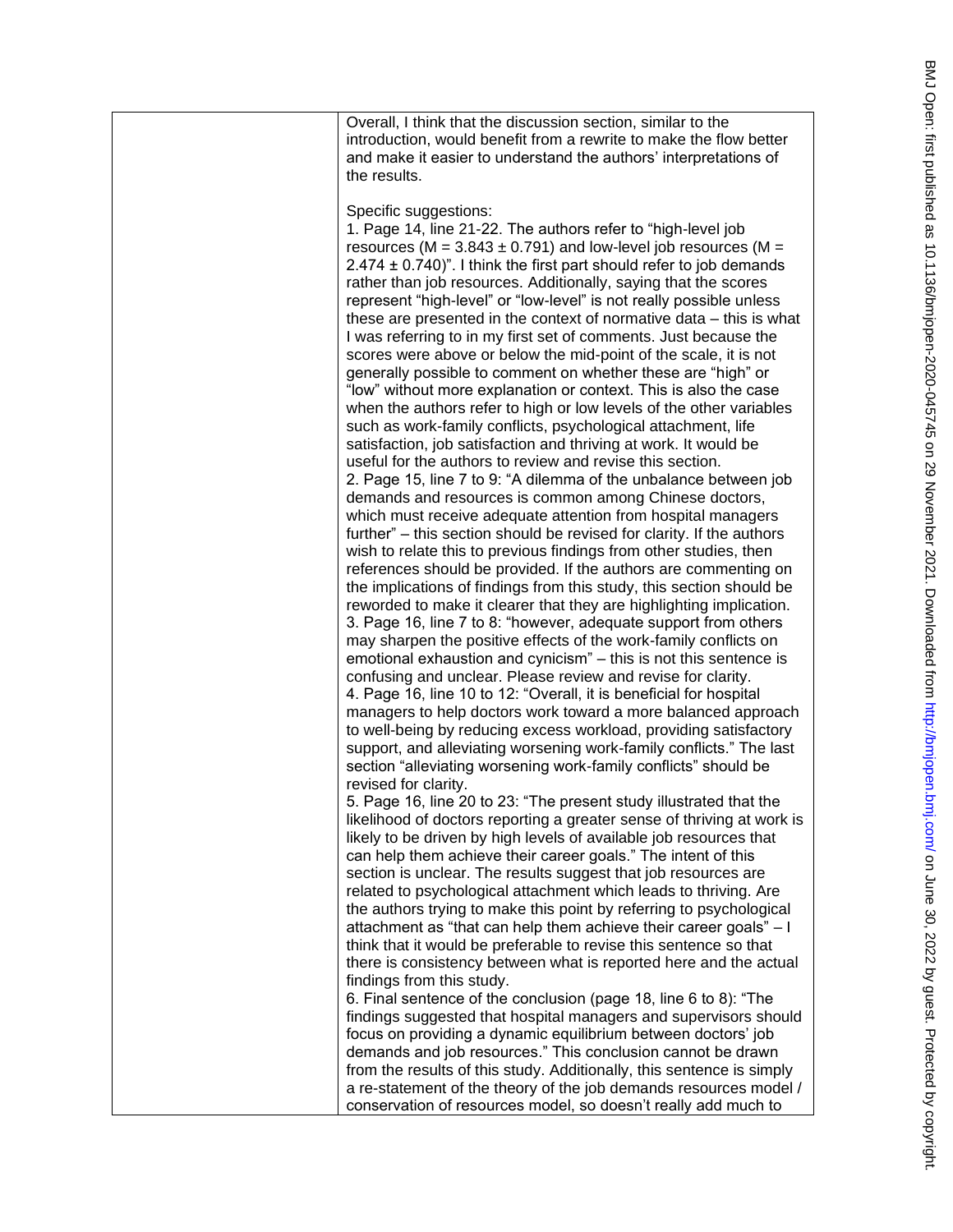| the conclusion. It would be useful to provide a clearer statement<br>that provides some information about how this could be achieved<br>or what the results from the study suggest should be done by<br>managers to promote life and job satisfaction and thriving at work. |
|-----------------------------------------------------------------------------------------------------------------------------------------------------------------------------------------------------------------------------------------------------------------------------|
| While I have made a large number of suggestions, I think that this<br>manuscript is improving and with some additional work, will be a<br>good quality contribution to the overall literature.                                                                              |

## **VERSION 2 – AUTHOR RESPONSE**

Reviewer: 1

Abstract:

Comment 1: In the participants section, the authors report "A total of 2,617 doctors were recruited to complete in May 2016." This should be revised for clarity. A clearer statement may be "A total of 2,617 doctors provided sufficiently complete responses to be used in the study" (or similar).

Author's response: Thank you for pointing this out. We agree with this suggestion and revised portions are marked in red in the manuscript. (page2, lines12-13)

Comment 2: Final sentence of the results "Furthermore, psychological attachment partially mediated the relationship between perceived job resources and vitality, and partially mediated the relationship between perceived job resources and thriving at work." – this section refers to specific analyses exploring the mediating role of psychological attachment in the relationship between job resources and vitality. This analyses is not presented in this version of the paper (with the analysis only focusing on the overall construct of 'thriving at work'). Therefore this section should be updated.

Author's response:

Thank you for pointing this out. I have modified this section as requested http://bmjopen.bmj.com/site/about/guidelines.xhtml#articletypes. (page2, lines 21-23)

Comment 3: Strengths and Limitation section: The first three statements in this section appear to be the authors' summary of findings rather than strengths or limitations. Additionally, the first statement, "Doctors in China suffer from common imbalance between job demands and resources" is not really able to be made from the results from this study. While mean ratings for job resources were lower than job demands, it cannot really be concluded that these are imbalanced, particularly given that these are not compared with and normative data (I have also commented on this in the discussion section).

Author's response:

Thank you for pointing this out. I have modified this section as requested http://bmjopen.bmj.com/site/about/guidelines.xhtml#articletypes. (page3, lines 4-11)

Furthermore, I compare this data with the normative data and revise the conclusion.Thanks again.(page3, lines 6-13)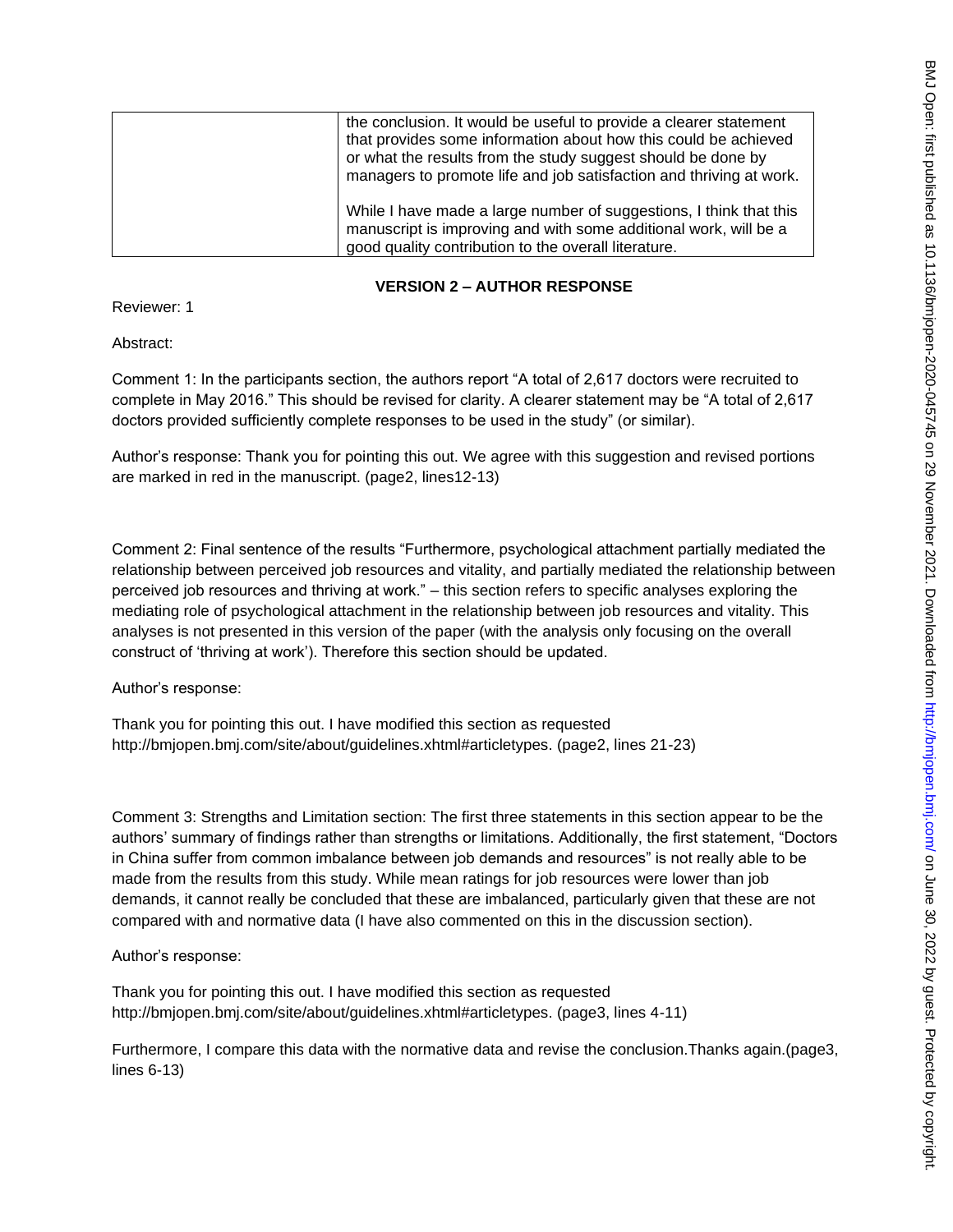Comment 1: The introduction provides a reasonable overview of the rationale behind the hypotheses explored in this study. However, the flow and structure of this section could be improved. At the moment, this section seems fairly "jumpy" – going from topic to topic without good connections between the different ideas. It would be useful for the authors to revise this section to improve overall coherence and flow.

Author's response:

Thank you for pointing this out. We will be happy to edit the text further, based on helpful comments from the reviewers.

Comment 2: Page 3, line 25-26 "facing the challenge of terrible violence" is still a bit emotive. I would suggest that this be updated to "facing challenges associated with workplace violence".

Author's response: Thank the reviewer for pointing this. We agree with this suggestion and revised sentence are marked in red in resubmit manuscript. (Page3, line23-24 )

Comment 3: The section outlining the JDR is a little confusing (page 4, line 4-7: "The Job Demands Resources (JD-R) Model, which can satisfy the need for specificity by providing various types of job demands and job resources depending on the occupational context, is presented to facilitate employee well-being and mechanisms to cope with occupational stress.") – this should be updated to provide a clearer overview of the JDR theory.

Author's response: Thank you for pointing this out. We will be happy to edit the text further, based on helpful comments from the reviewers. The statements have been corrected and revised portions are marked in red in the manuscript. (Page 4, line1-7 )

Comment 4: Page 4, line 22 to 26: "Insufficient job resources and high-level job demands have caused Chinese doctors to face various dilemmas—such as low frequency of training, deficient supervisory support, effort-reward imbalance14, imperfect laws, lack of empowerment and autonomy, and overwork and overload which together trigger dissatisfied attitudes and disturbed psychological health 16." This is quite a long sentence. It would be good to break this down into several sentence to make it easier to understand. Additionally, it would be useful to provide more context about what "imperfect laws" relates to.

Author's response: Thank the reviewer for pointing this. We will be happy to edit the text further, based on helpful comments from the reviewers. The statements have been corrected and revised portions are marked in red in the manuscript (Page 4, line17-24 ).

Comment 5: Page 5, line 7 to 11: "Controversially, some studies assert a negative relationship between job demands and satisfaction, but others report contradictory results, including a non-significant relationship, a positive relationship, or a gender-specific relationship more complex than what is often assumed 20." – the use of the word "Controversially" is not really correct in this context – this should be revised and updated.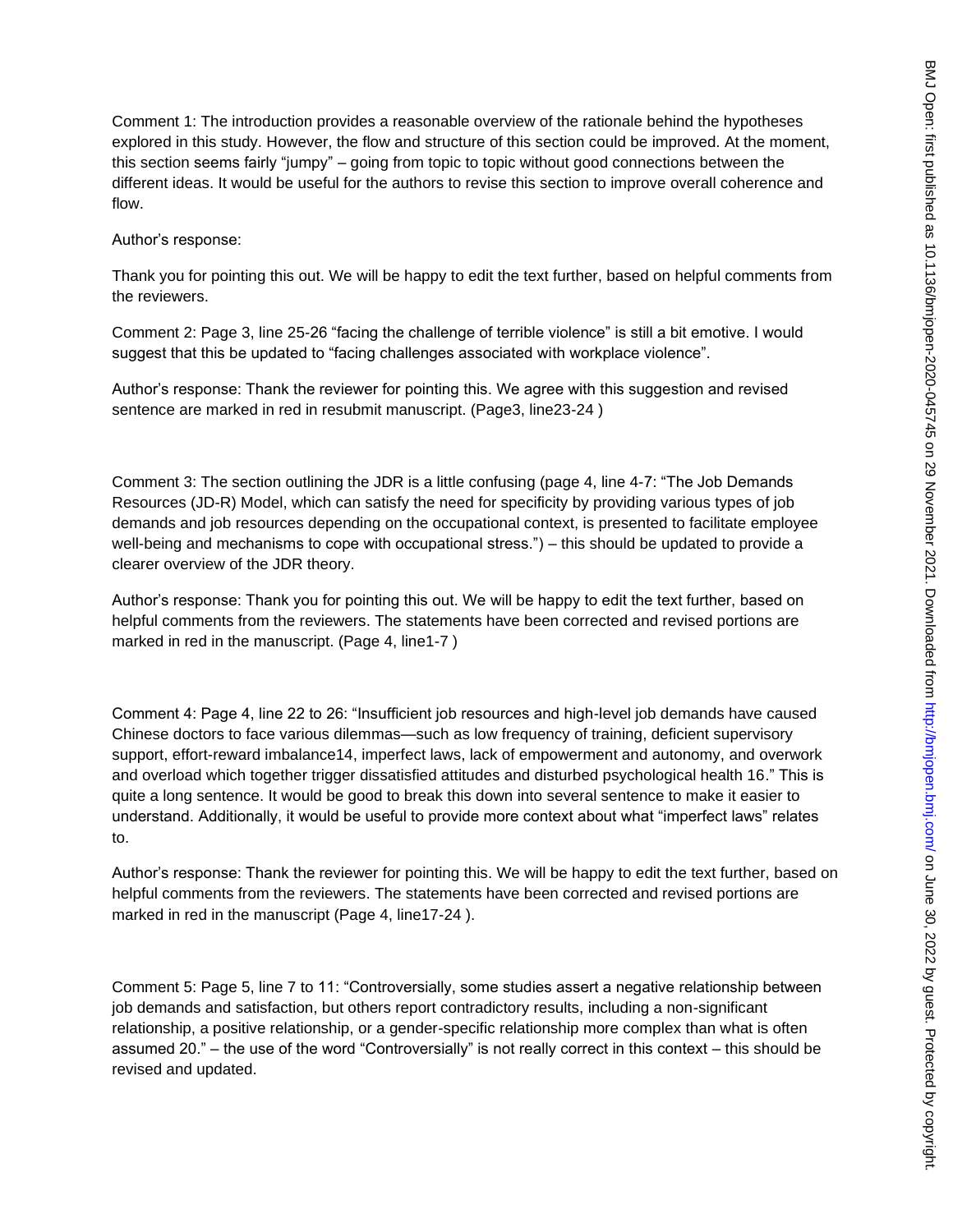Author's response: Thank you for pointing this out. We agree with this suggestion and revised portions are marked in red in the manuscript. (Page 5, line7-8 )

Comment 6: Page 6, line 16: the abbreviation "COR" is used without explanation.

Author's response: Thank you for your hard work and precious comments concerning our manuscript. We recognize that we did not express contents clearly in the section, which caused confusion to you. The theory has been explained above, but the corresponding abbreviation is not given. In the resubmitted manuscript, we have added more detailed information (Page 6, line 3-8). Revised portions are marked in red in the manuscript. We appreciate for Reviewers' warm work earnestly, and hope that the correction will meet with approval.

#### Methods:

Comment 1: Page 7, line 28-29: "Subsequently, the web-page link was sent by the deliverers to other doctors via mobile phones." – it is not clear what "deliverers" means in the context of this sentence.

Author's response: Thank you for pointing this out. We recognize that we did not express contents clearly in the section, which caused confusion to you. In the manuscript, we have added more detailed information (Page 7 ). Revised portions are marked in red in the resubmit manuscript. We appreciate for Reviewers' warm work earnestly, and hope that the correction will meet with approval.

Comment 2: Page 7, line 30 to Page 8, line 1: "anyone could obtain some rewards after they answered the questionnaire" – this needs more detail. As I mentioned in my previous review, it would be helpful to provide additional detail about the kinds of rewards that could be gained by completing the survey as this assists in understanding the potential inducement of participants.

Author's response: Thank you for pointing this out. we have added more detailed information in the manuscript (Page 7). Revised portions are marked in red in the resubmit manuscript. We appreciate for Reviewers' warm work earnestly, and hope that the correction will meet with approval.

Comment 3: Page 8, line 5 to 6: inclusion criterion should be listed as "being a registered doctor" rather than "being a registered doctors".

Author's response: Thank you for pointing this out. We will be happy to edit the text further, based on helpful comments from the reviewers. The statements have been corrected and revised portions are marked in red in the manuscript (Page 7, line27 ).

Comment 4: Page 8, line 7 to 8: "We selected 2,617 valid questionnaires from 30 different cities in China to include in the sample." This needs to be reworded as the current wording suggests that there were more than 2,617 responses and that the authors selected 2,617 out of these. What the authors are trying to express is that there were 2,617 usable responses completed as part of this study.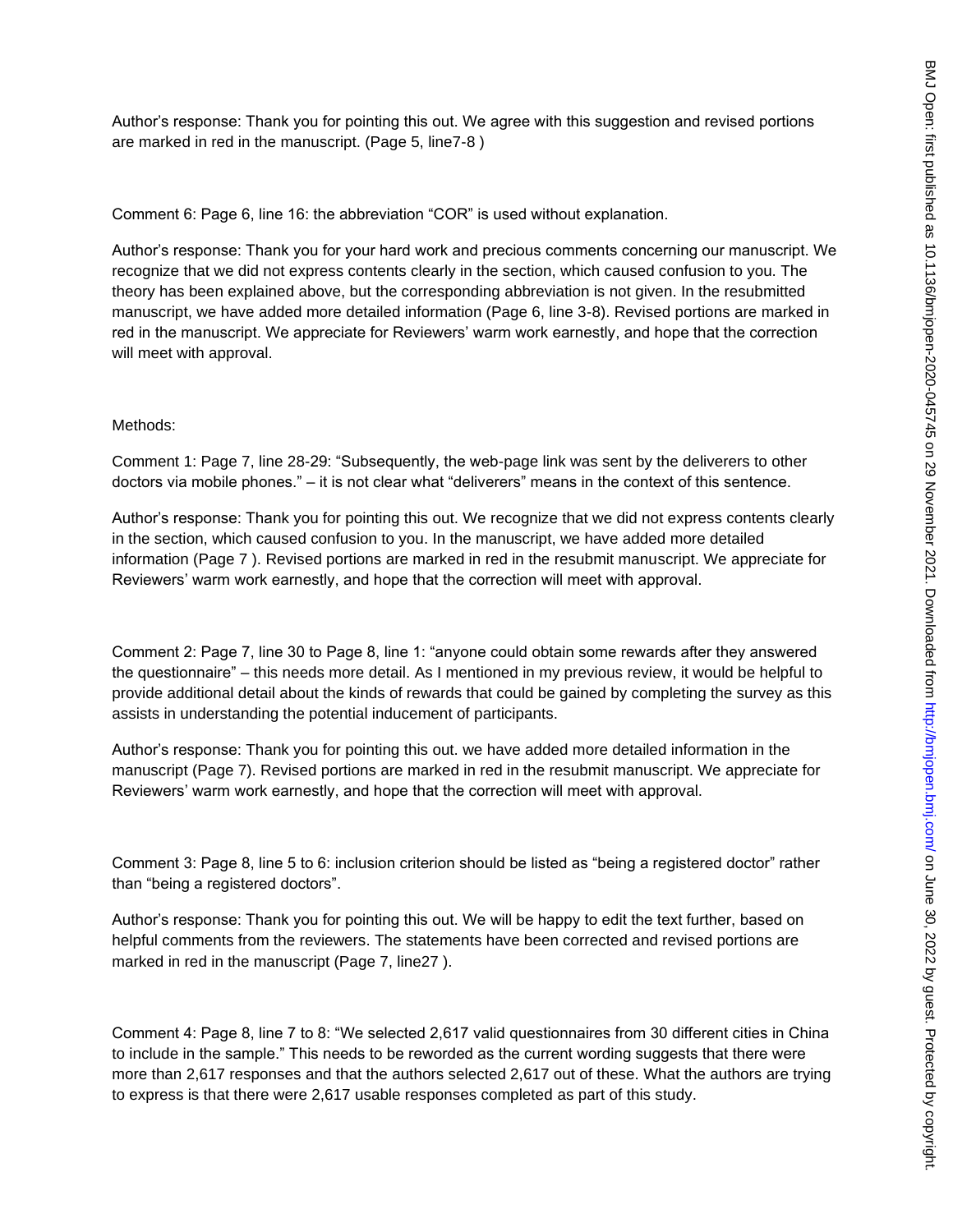Author's response: Thank you for pointing this out. We recognize that we did not express contents clearly in the section, which caused confusion to you. We have added more detailed information in the resubmitted manuscript (Page 8 ). Revised portions are marked in red in the manuscript. We appreciate for Reviewers' warm work earnestly, and hope that the correction will meet with approval.

Comment 5: Sections on Job Demands and Job Resources (bottom of page 8, top of page 9), both sections refer to "where higher scores represented a higher degree of either job demands". This is a copy and paste error from the previous version where these were combined. It should read "where higher scores represented a higher degree of job demands" in the job demands section and "where higher scores represented a higher degree of job resources" in the job resources section (i.e., removing "either" from both sentences and changing job demands to job resources in the job resources section.

Author's response: We really thank the Reviewer. Agreed and corrected in the revision. Revised portions are marked in red in the manuscript (Page 9, line 2).

Comment 6: Page 10, line 19: a scale of "never" to "almost always" is not a Likert scale. Therefore this should be updated to "All responses were marked on a 5-point scale ranging from 1 ("never") to 5 ("almost always")"

Author's response: Thank the reviewer for pointing this. We agree and revised accordingly. Revised portions are marked in red in the manuscript (Page 9, line9-10 ).

Comment 7: Page 9, line 17-19: "Higher scores suggested that doctors had a greater passion for learning and strived to progress in the hospital." The part on "strived to progress in the hospital" presumably relates to description of "vitality" – I don't really see that vitality is always related to "striving to progress in one's work", therefore, I think that this description should be updated.

Author's response: Thank the reviewer for pointing this. We will be happy to edit the text further, based on helpful comments from the reviewers. The statement has been corrected and references added (The reference are as follows), and the revised portions are marked in red in the manuscript (Page 10, line ;Page 11,line ).

#### Reference

Spreitzer, G., Porath, C. L., & Gibson, C. B. (2012). Toward human sustainability: how to enable more thriving at work. Organizational Dynamics, 41(2), 155-162.

Kleine, A. K. , Rudolph, C. , & Zacher, H. . (2019). Thriving at Work: A Meta-Analysis.

Comment 8: Page 10, line 27-28: "An internal consistency reliability test was performed to check inventory reliability." I think that "to check inventory reliability" is an error. Please check and revise.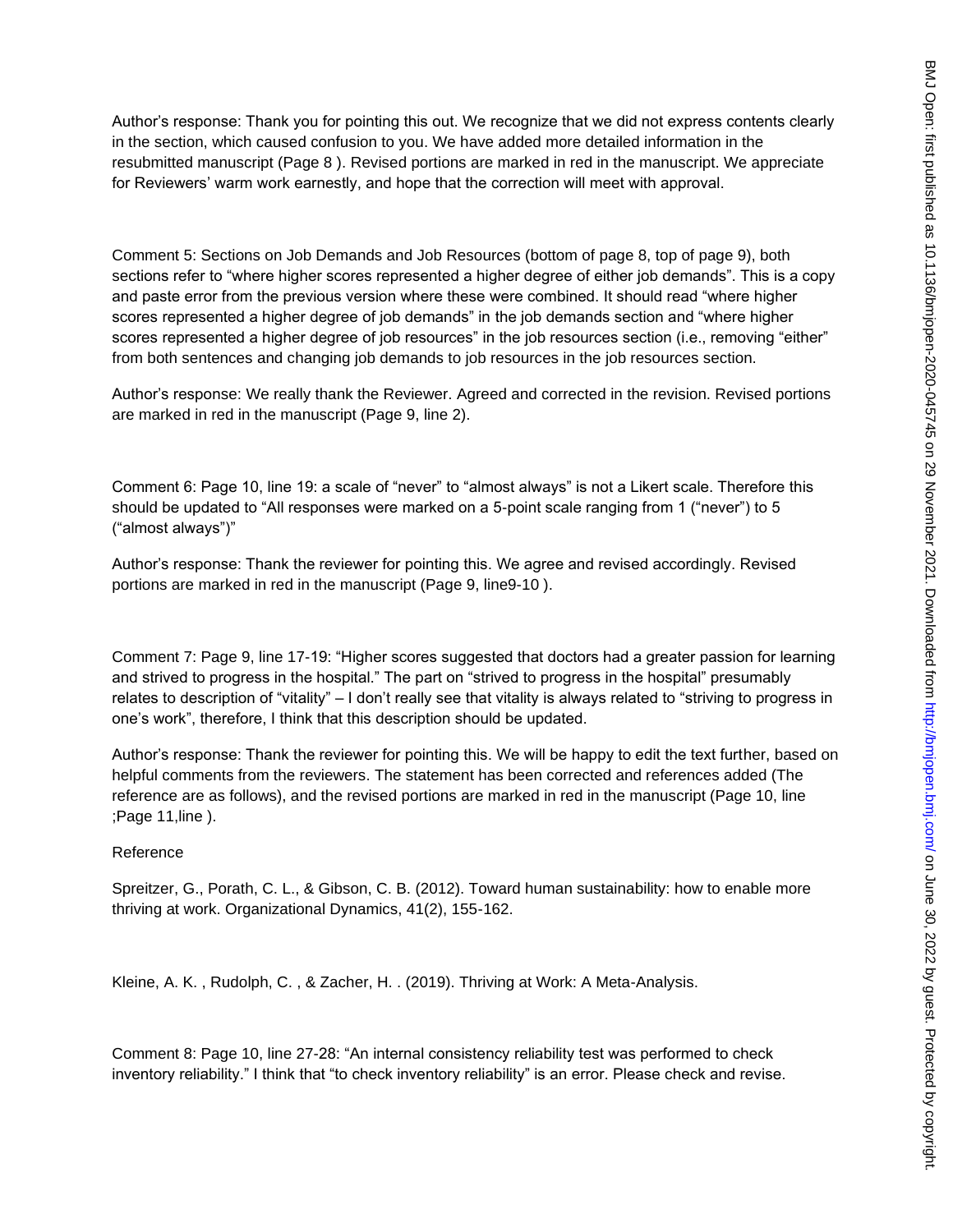Author's response: We really thank the Reviewer. We agree with this suggestion and revised portions are marked in red in the manuscript . We appreciate for Reviewers' warm work earnestly, and hope that the correction will meet with approval.

#### Results

Comment 1: Page 11, line 28-29: "The absolute value of the correlation coefficient was between 0.25 and 0.75" – I am confused by this statement. Some of the correlations were < 0.25, so this statement does not seem accurate.

Author's response: Thank the reviewer for pointing this.

Comment 2: Table 1 – please remove the 1.000 correlations along the diagonal, as this figure is not meaningful.

Author's response: Thank you for pointing this out. We agree and revised according your suggestion. Revised portions are marked in red in the manuscript.

Comment 3: Page 12, line 5 to 7: "The controlled variable for eliminating the effects including gender, marital status, hospital level, service years, professional title, night shifts, work hours, and education level." This sentence is unclear and it would be useful to provide more detail in terms of what is trying to be expressed. Were these variables entered into a first step of a hierarchical regression prior to completing the remainder of the analyses?

Author's response: Thank you for your hard work and precious comments concerning our manuscript. We agree and revised according your suggestion. Revised portions are marked in red in the manuscript.

Comment 4: Page 12, Line 7: As job demands and job resources were entered as separate independent variables, they should not be presented as "Job demands and job resources" but rather "Job demands" and "Job resources" in the context of this sentence.

Author's response: We really thank the Reviewer. We agree with this suggestion and revised portions are marked in red in the manuscript (Page 12, line 4 ).

Comment 5: Notes to Figure 1 and Figure 2: "\*\*P <0.01, Correlation is 11 significant at the 0.01 level (2 tailed)" – I think this is not accurate. I think it should probably be "coefficient" rather than "correlation"

Author's response: Thank you for pointing this out. We agree and revised accordingly. Revised portions are marked in red in the manuscript (Page 14, lines 11 ).

**Discussion** 

Specific suggestions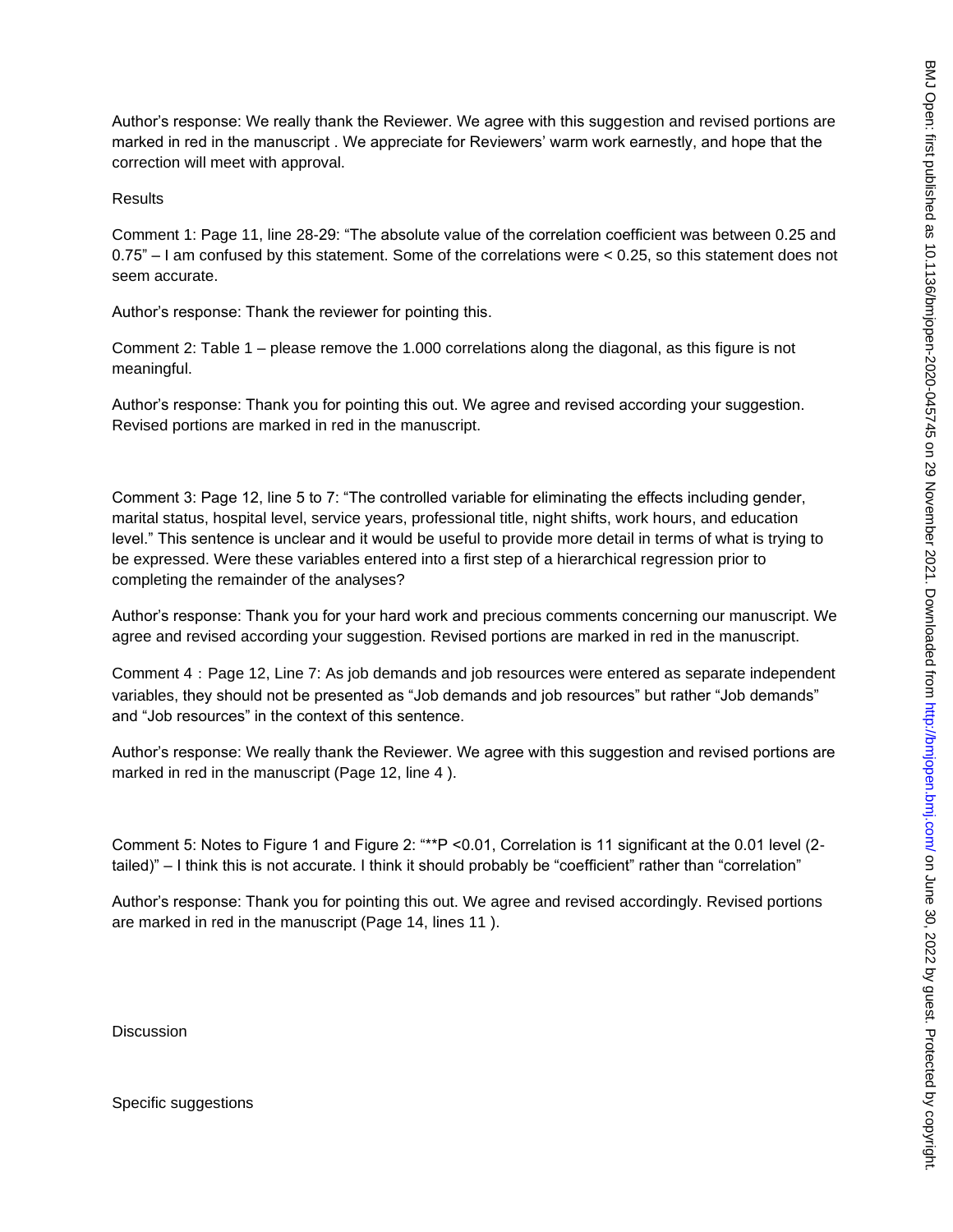Comment 1: Page 14, line 21-22. The authors refer to "high-level job demands ( $M = 3.843 \pm 0.791$ ) and low-level job resources ( $M = 2.474 \pm 0.740$ )". I think the first part should refer to job demands rather than job resources. Additionally, saying that the scores represent "high-level" or "low-level" is not really possible unless these are presented in the context of normative data – this is what I was referring to in my first set of comments. Just because the scores were above or below the mid-point of the scale, it is not generally possible to comment on whether these are "high" or "low" without more explanation or context. This is also the case when the authors refer to high or low levels of the other variables such as workfamily conflicts, psychological attachment, life satisfaction, job satisfaction and thriving at work. It would be useful for the authors to review and revise this section.

Author's response: We agree and revised accordingly. Revised portions are marked in red in the manuscript(Page 14, lines 4-7 ).

Comment 2: Page 15, line 7 to 9: "A dilemma of the unbalance between job demands and resources is common among Chinese doctors, which must receive adequate attention from hospital managers further" – this section should be revised for clarity. If the authors wish to relate this to previous findings from other studies, then references should be provided. If the authors are commenting on the implications of findings from this study, this section should be reworded to make it clearer that they are highlighting implication.

Author's response: Thank you for pointing this out. We agree and add references accordingly. Revised portions are marked in red in the manuscript.

#### Reference

Dürr Lena, Forster Andrea, Bartsch Christina E & Koob Clemens. (2021). Anforderungen, Ressourcen und Arbeitsengagement Pflegender während der zweiten Welle der COVID-19-Pandemie. P(4).

Jiang Li, Broome Marion E & Ning Chuanyi. (2020). The performance and professionalism of nurses in the fight against the new outbreak of COVID-19 epidemic is laudable. International journal of nursing studies (4).

Comment 3: Page 16, line 7 to 8: "however, adequate support from others may sharpen the positive effects of the work-family conflicts on emotional exhaustion and cynicism" – this is not this sentence is confusing and unclear. Please review and revise for clarity.

Author's response: Thank you for pointing this out. We agree and revised accordingly. Revised portions are marked in red in the manuscript (Page 16, lines - 16-18).

Comment 4: Page 16, line 10 to 12: "Overall, it is beneficial for hospital managers to help doctors work toward a more balanced approach to well-being by reducing excess workload, providing satisfactory support, and alleviating worsening work-family conflicts." The last section "alleviating worsening workfamily conflicts" should be revised for clarity.